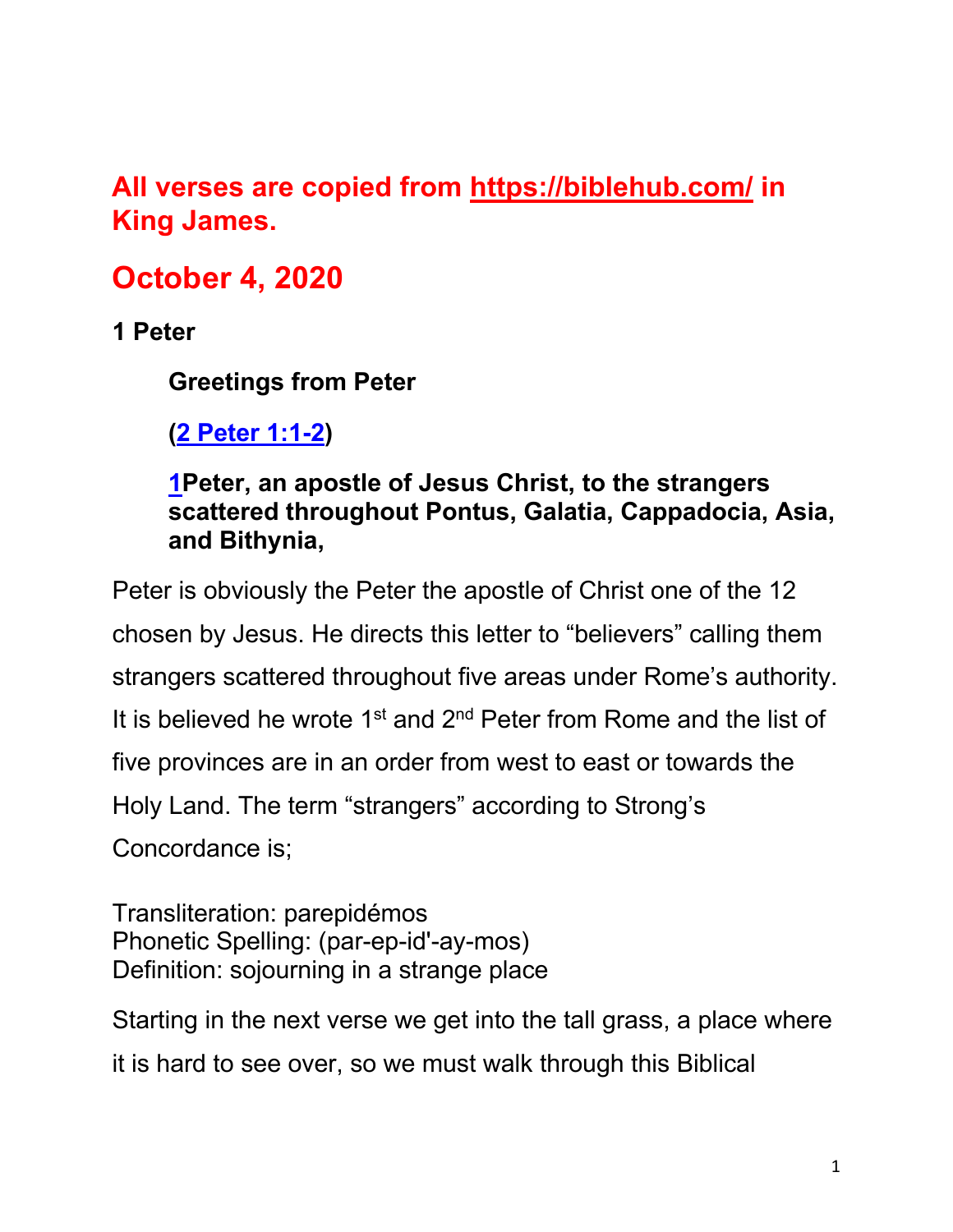doctrine to understand a number of Commandments from Jesus not the least of which is the Great Commandment;

> *Mark 16:15 And he said unto them, Go ye into all the world, and preach the gospel to every creature.*

One would want to ask the question; Why; why go throughout the world and preach the gospel which means "Good News" to every creature. So, let's start the walk through the tall grass of ideologies.

The end of verse one is a comma so lets go back and read the first two verses together;

> *1Peter, an apostle of Jesus Christ, to the strangers scattered throughout Pontus, Galatia, Cappadocia, Asia, and Bithynia,*

**2Elect according to the foreknowledge of God the Father, through sanctification of the Spirit, unto obedience and sprinkling of the blood of Jesus Christ: Grace unto you, and peace, be multiplied.**

There are two principal ideologies that are found in America and within Christianity and Judasim; and if we look harder, we can probably find more ideologies held by various religions relative to "elect", "election" or "chosen".

As an example, an an extrabiblical belief by the Mormon's; they believe that they existed as a spirit being before they were born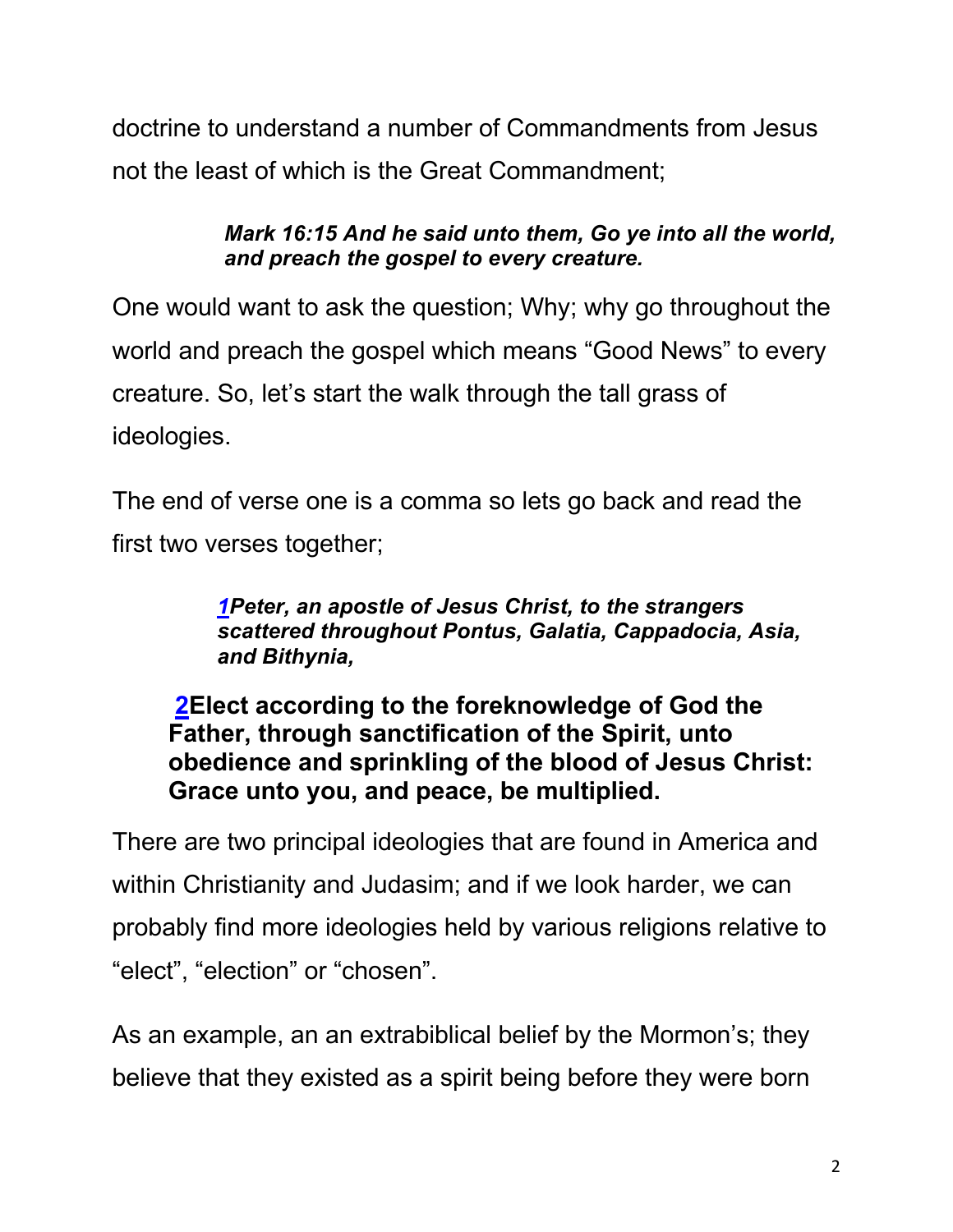and they were with God and had some sort of covenant with Him.

At the moment of conception, their spirit was joined with their body.

Here is a quote from Mormonbeliefs.com

*"Mormons believe in a life preceding our existence on earth. Mormons call this the "pre-existence," "pre-earth-life," or "premortal existence."*

*"Before we were born on the earth, we lived in the presence of our Heavenly Father as His spirit children. In this premortal existence, we attended a council with Heavenly Father's other spirit children. At that council, Heavenly Father presented His great plan of happiness or the "Plan of Salvation, which was ratified by all of us."*

If you know your Bible you will know that there is no Biblical basis for this Ideology but literally millions believe this. The problem with non-Biblical and even some biblical ideologies is that they are based on either false prophets or a misunderstanding of a Biblical principal that IS consistent throughout scripture.

As for the two main groups of "chosen" the first is that only those whom God specifically identified as the selected humans He would save would be the "elect". Now the elect can be considered in this ideology in perhaps two categories; "Israel" being selected by God and/or SECONDLY any human that is saved; was first selected by God before their birth to be saved.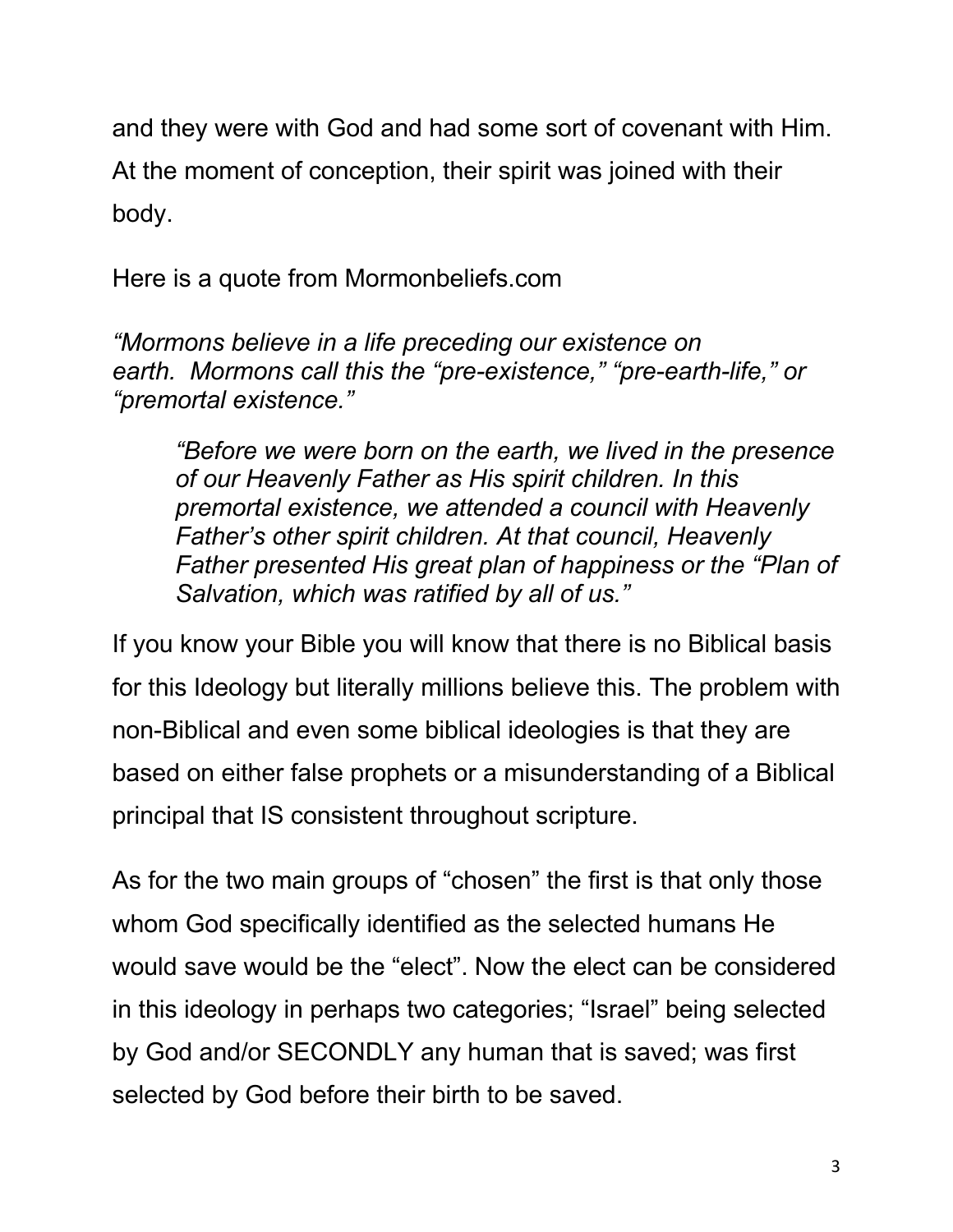The New Testament Ideology is that Israel was "chosen" by God in the Old Covenant and are still "chosen" by God in the New Covenant, but those "chosen" has now expanded to New Testament believers. In this very narrow ideology, it is believed by some that "believers" were chosen to be believers before the foundation of the world. Those who adhere to this belief will cite several New Testament verses. The most dominate verses taken out of context with the rest of Scripture appears to be partially the basis of the Mormon belief in "pre-mortal existence", as well as those who would be considered Calvinists.

> *Ephesians 1:4 4According as he hath chosen us in him before the foundation of the world, that we should be holy and without blame before him in love: 5Having predestinated us unto the adoption of children by Jesus Christ to himself, according to the good pleasure of his will,*

*1 Theselonians 1:4Knowing, brethren beloved, your election of God.* 

*John 15:16 16Ye have not chosen me, but I have chosen you, and ordained you, that ye should go and bring forth fruit, and that your fruit should remain: that whatsoever ye shall ask of the Father in my name, he may give it you.* 

*Jeremiah 1:5 5Before I formed thee in the belly I knew thee; and before thou camest forth out of the womb I sanctified thee, and I ordained thee a prophet unto the nations.*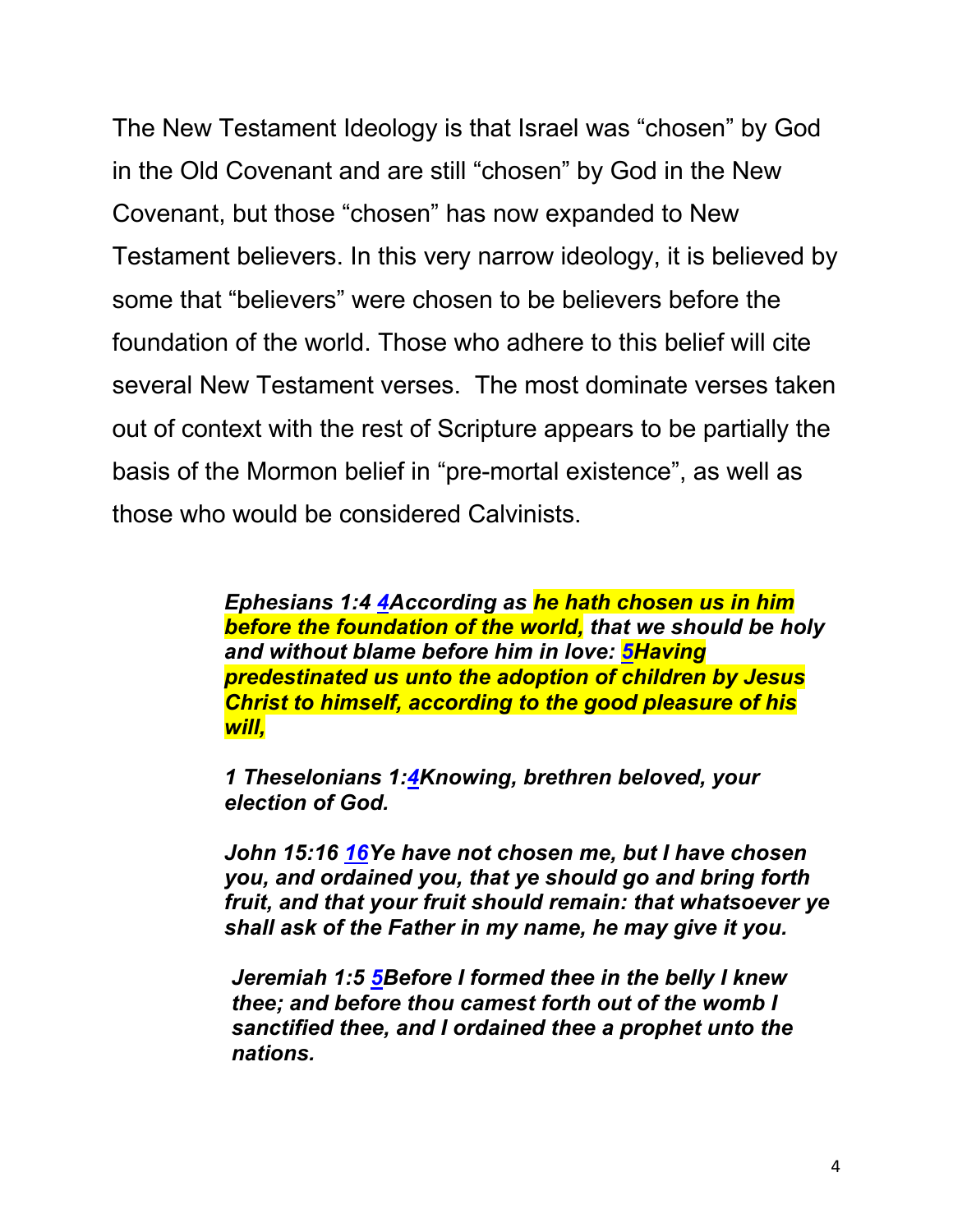This verse in Jeremiah was written specifically to Jeremiah the prophet to convey to him that God had foreknowledge of him before he was formed in the womb.

Likewise, the John 15 verse was written to the disciples to help them understand God's Omniscient foreknowledge and that Jesus as part of the God Head knew them and ordained them to be His helpers in starting His Church on earth.

Christianity has taken many if not all of these verses and cast them upon us even thought they were not written to us specifically. Lest anyone doubt that I believe as you do that these verses are to be used by us as guideposts; realizing that if they were good enough for the disciples and prophets as a means of educating them as to God's Omniscience then we would be amiss not to claim them as ours as well. However, fully understand the context in which they were written and to whom they were written and why they were written or said to specific people.

Back to the first group of "chosen"; all of Israel by their kinship would be the first group that this doctrine would have to consider as the "elect" or "chosen" by God. God was quite specific on this selection;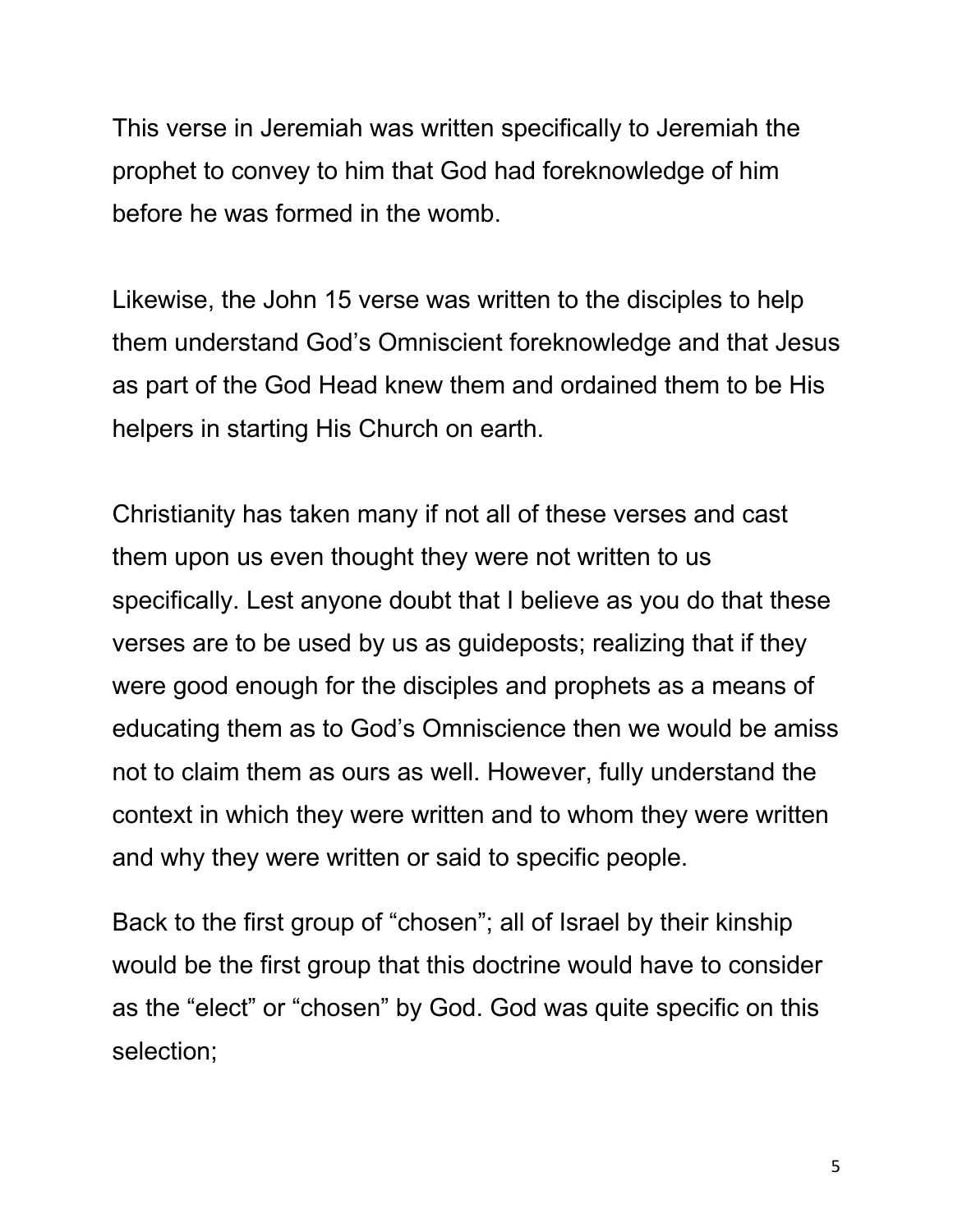*Deuteronomy 7:7 7The LORD did not set his love upon you, nor choose you, because ye were more in number than any people; for ye were the fewest of all people: 8But because the LORD loved you, and because he would keep the oath which he had sworn unto your fathers, hath the LORD brought you out with a mighty hand, and redeemed you out of the house of bondmen, from the hand of Pharaoh king of Egypt. 9Know therefore that the LORD thy God, he is God, the faithful God, which keepeth covenant and mercy with them that love him and keep his commandments to a thousand generations;* 

God had promised Abraham that He would make him a mighty nation and give him land to dwell in and that his posterity would be the channel which God would use to save all of mankind! We all agree on that principal that the only way to God the Father is through the Son and the Blood on the Cross that Jesus shed for believers. Is that what it really says that Jesus died for "believers"?

Not really;

*Hebrews 7: 27Who needeth not daily, as those high priests, to offer up sacrifice, first for his own sins, and then for the people's: for this he did once, when he offered up himself.* 

*2 Corinthians 5: 17Therefore if any man be in Christ, he is a new creature: old things are passed away; behold, all things are become new.* 

We can see in both verses the terms used do not specify someone who was "predestined" but for "peoples" and "any man".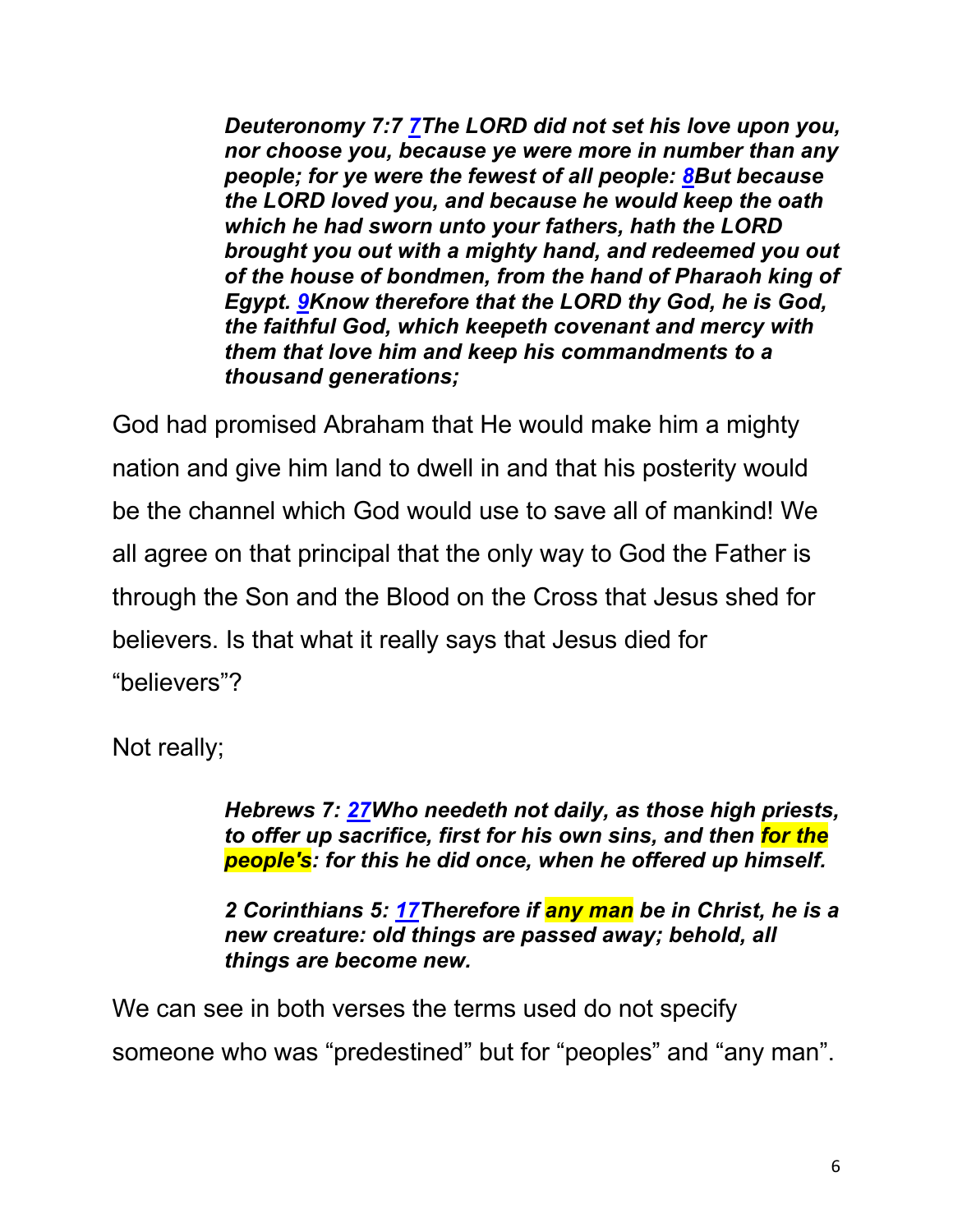The other ideology that we need to consider is at odds with the first ideology in this respect. The first ideology believes that before the earth was formed God identified those humans that would be saved; no free will at work in that ideology.

The second ideology is of the opinion that it was God's Foreknowledge. According to Stong's Concordance;

Transliteration: prognósis Phonetic Spelling: (prog'-no-sis) Definition: foreknowledge

Prognosis according to Websters Dictionary

#### **Definition of** *prognosis*

1 **:** the prospect of recovery as anticipated from the usual course of disease or peculiarities of the case 2 **:** forecast, prognostication

If we read on in Webster we find this;

## **Prognosis Is Not Just a Medical Term**

With its prefix *pro-*, meaning "before", *prognosis* means basically "knowledge beforehand" of how a situation is likely to turn out. *Prognosis* was originally a strictly medical term, but it soon broadened to include predictions made by experts of all kinds.

God has foreknowledge, He knows what is going to happen, it is

not a guess or an assumption as to how a situation is likely to turn

out; NO with God it is not a prognosis or prediction, it is simply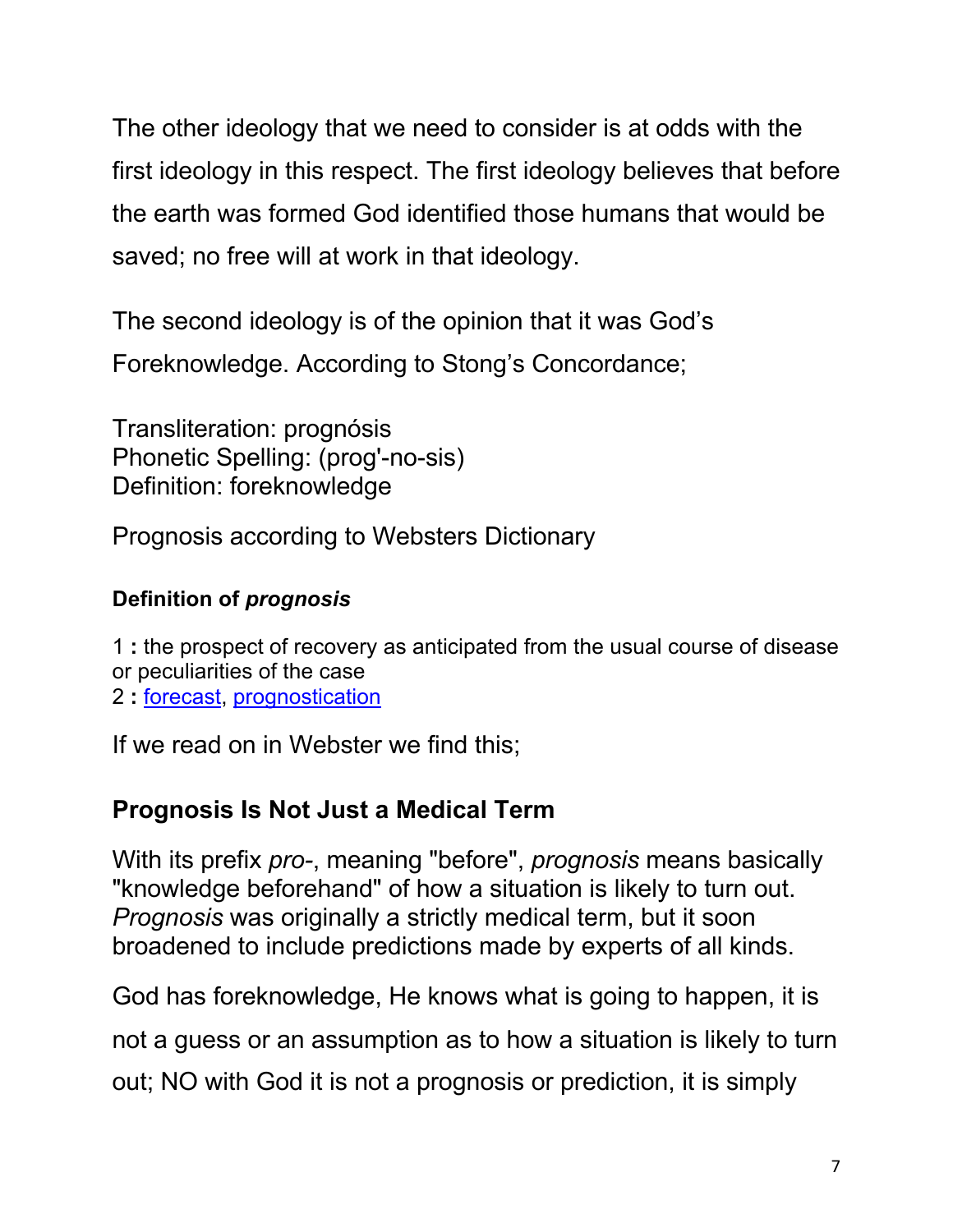knowing in advance of what will occur. We believe that God knows all things because He can see the entire future of the earth and every human that lives or has lived on the earth.

How do we know that God laid out a plan before the creation of the earth? He tells us so and according to Strong's Concordance and Help Words;

Transliteration: katabolé Phonetic Spelling: (kat-ab-ol-ay') Definition: a laying down Usage: (a) foundation, (b) depositing, sowing, deposit, technically used of the act of conception.

# HELPS Word-studies

**2602** *katabolḗ* (from 2596 */katá*, "exactly according to," down from the most general to the most specific detail, "following all the way along," and 906 */bállō*, "to cast") – properly, a *foundation*, cast according to a blueprint (original design); the *substructure* which determines the entire direction (destination) of all that follows; the foundation-plan, upon which the entire super-structure is built; (figuratively) the *beginning* (*founding*) that purposefully designs all that follows.

2602 */katabolḗ* ("foundation-plan") typically relates to Christ's incarnation, i.e. coming to earth in the flesh to be our Redeemer. This divine plan was set *and sealed* (guaranteed) *before creation* (Heb 9:26; 1 Pet 1:20; Rev 13:8). In general, 2602 (*katabolḗ*) refers to *the basis God has established*, upon which all people can *know* Him. This was laid down before the first ray of sunshine or drop of water touched the earth.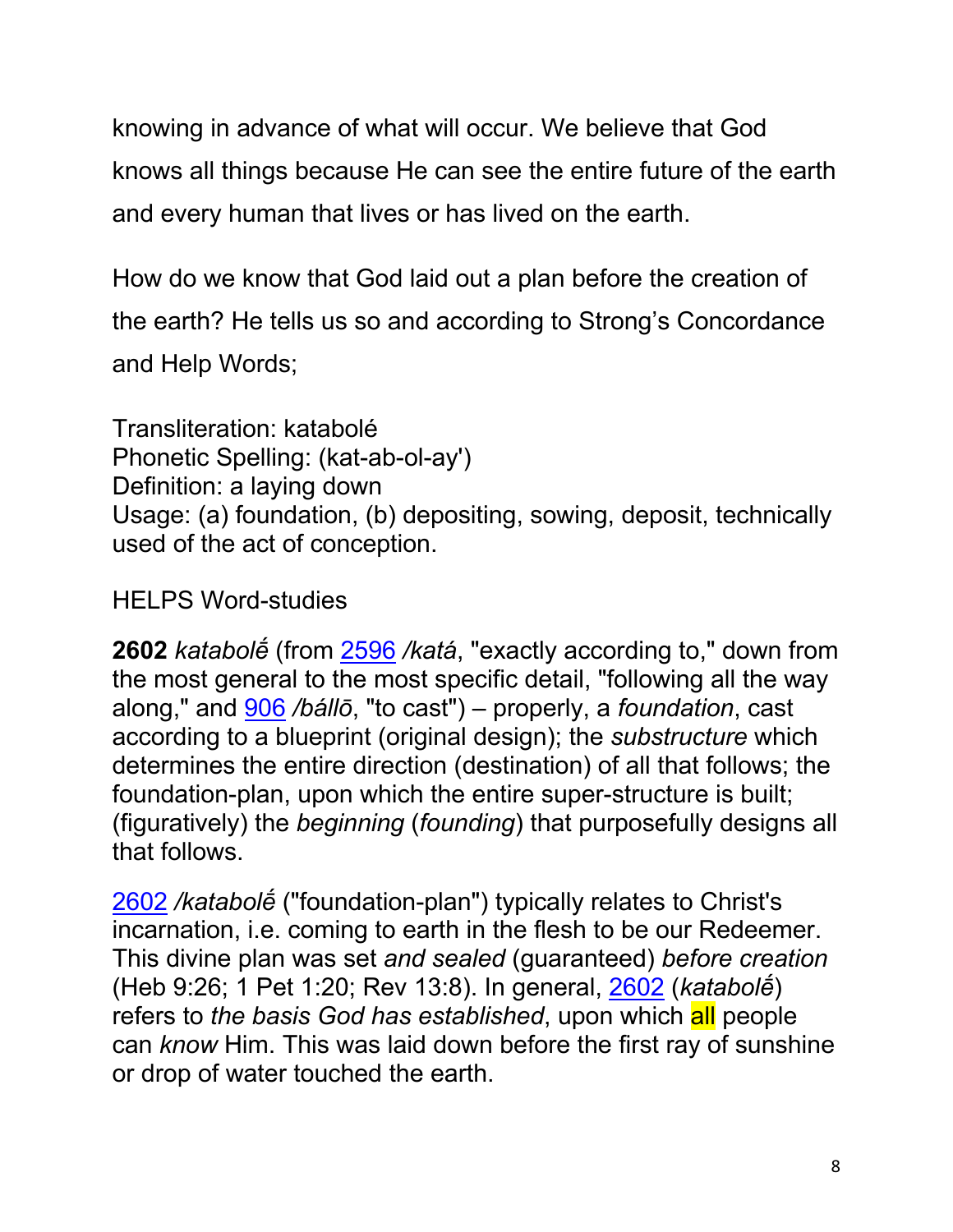#### *1 Peter 1: 20Who verily was foreordained before the foundation of the world, but was manifest in these last times for you,*

A good deal of what is spoken of in these verses is about Jesus and not us. It is clear that God through His Foreknowledge knew each person that would live and every detail about that person. In that knowledge by seeing the beginning from the end God could see those that would accept Jesus as Savior. In that knowledge God then could "set aside", "ordain", "call out" "establish" "predestine" "ordain" that person to receive Salvation. Not due to overcoming the person's free will but by knowing the choice they would make when given the Truth.

Let's consider it like this; there is a list that God made before the foundation of the earth was laid. Your name was on that list. How did your name get on that list? God saw your entire life play out before He created the earth. In that view unrestrained by time, God saw that you would hear the Good News and submit your life to His Son Jesus. When He saw what you would do your name was entered onto that list; also called the "Book of Life". He did not call your name out before He saw what you would do, He observed that first then entered your name in the Book of Life. We are simply walking out what He saw us do before He created the earth.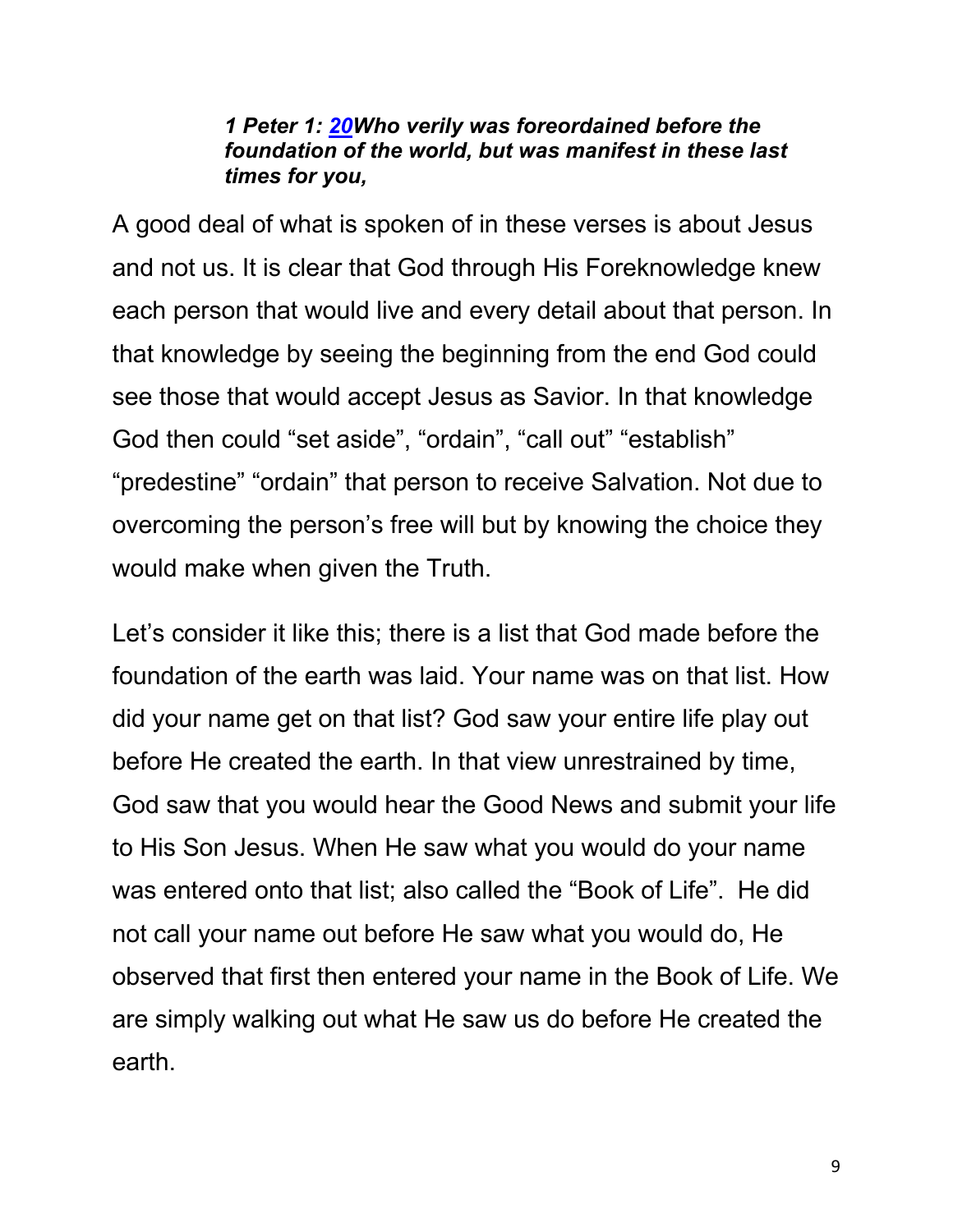God nowhere in Scripture describes His removing man's freewill; It is quite the opposite. God is Omniscient, meaning He is all Powerful, there is nothing beyond His reach in all of creation. He Himself decided to limit His Omniscience in only area, and that was in the ability of mankind to "freely" love Him. Or, "freely" reject Him. God does not dictate that you have to love Him. He gives us a choice but also explains the outcome of either decision.

If man did not have freewill and the ability to use it, then what possibly could be God's motivation to tell believers;

#### *Matthew 10:8 Heal the sick, cleanse the lepers, raise the dead, cast out devils: freely ye have received, freely give.*

Strong's Concordance Word Help says this about "Freely"

**Cognate: 1432** *dōreán*(the adverbial form of 1431/*dōrea*) – something *freely* done (as *gratis*), i.e. *without* "*cause*"; unearned (undeserved); freely given (without cost) hence not done out of mere obligation or compulsion. See 1431 (*dōrea*).

It is that sense that God would like our love, unforced, just simply a desire to Love the Creator God. No one is forced to Love God and we can see that all around us. We ourselves were not forced to love God; it was a free gift of Salvation that we in our freewill chose for ourselves to love the One Who Loved Us First.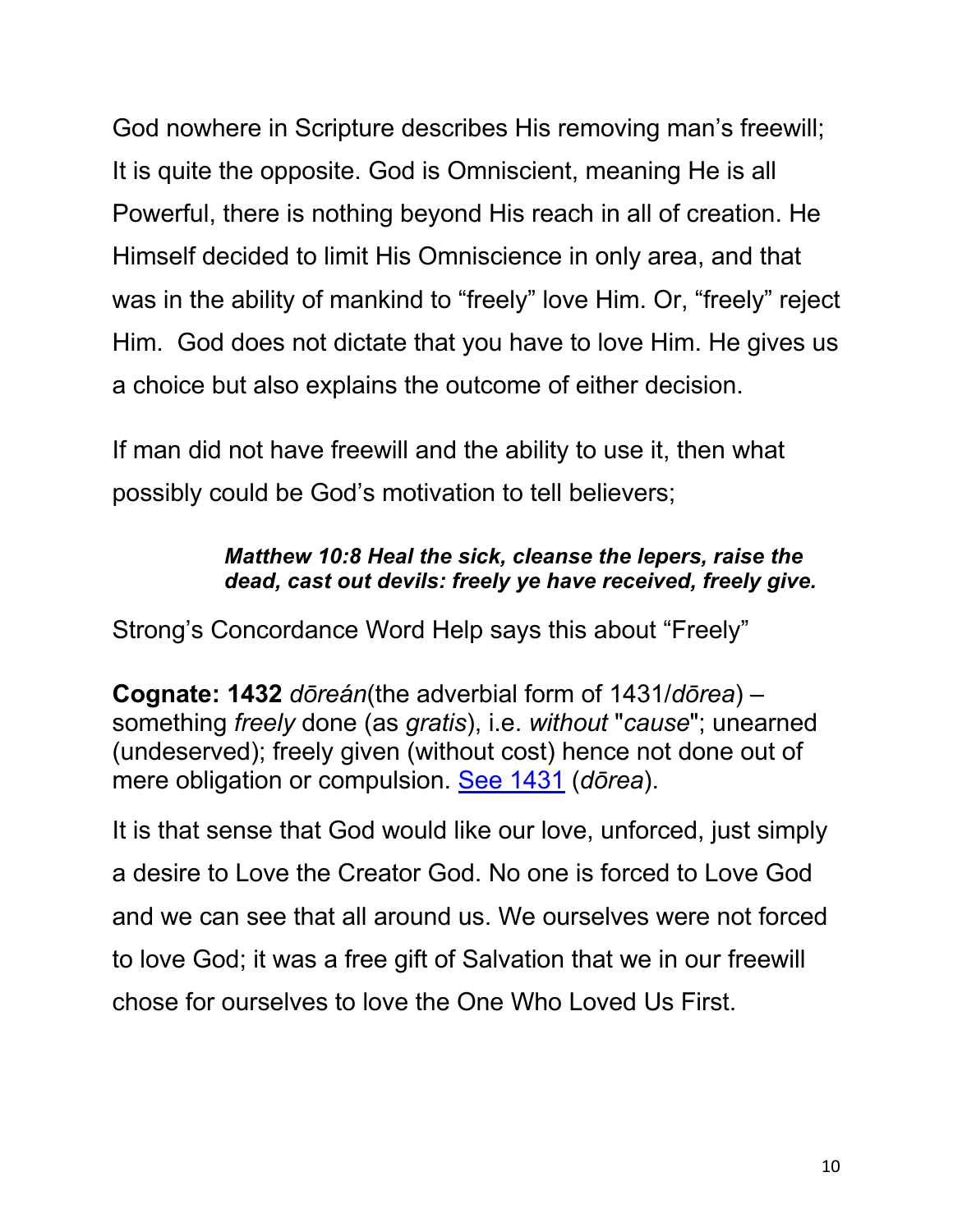Do you think God knew we would make that choice? Of course, He did He knows the name of every person that will make that positive choice and He knows every person that will reject that choice. God told us time and time again;

> *1 Timothy 2:4 "Who will have all men to be saved, and to come unto the knowledge of the truth."*

*Ezekiel 18:32 For I take no pleasure in anyone's death, declares the Lord GOD. So repent and live!*

*2 Timothy 2:25 He must gently reprove those who oppose him, in the hope that God may grant them repentance leading to a knowledge of the truth.*

*Titus 2:11 For the grace of God has appeared, bringing salvation to all men.*

There are many more verses in Scripture that give us a clear picture that God's desire, His hope was, that "ALL" men would come to a saving knowledge of Him, but in that hope we see the truth and that is that not all would come to Him. He gave us Free will to choose and it is clear that we are not predetermined to be saved; it is up to each person to choose that themselves.

If there were those who were predestined, prechosen, predetermined to Love God, why would Jesus have to die on the Cross?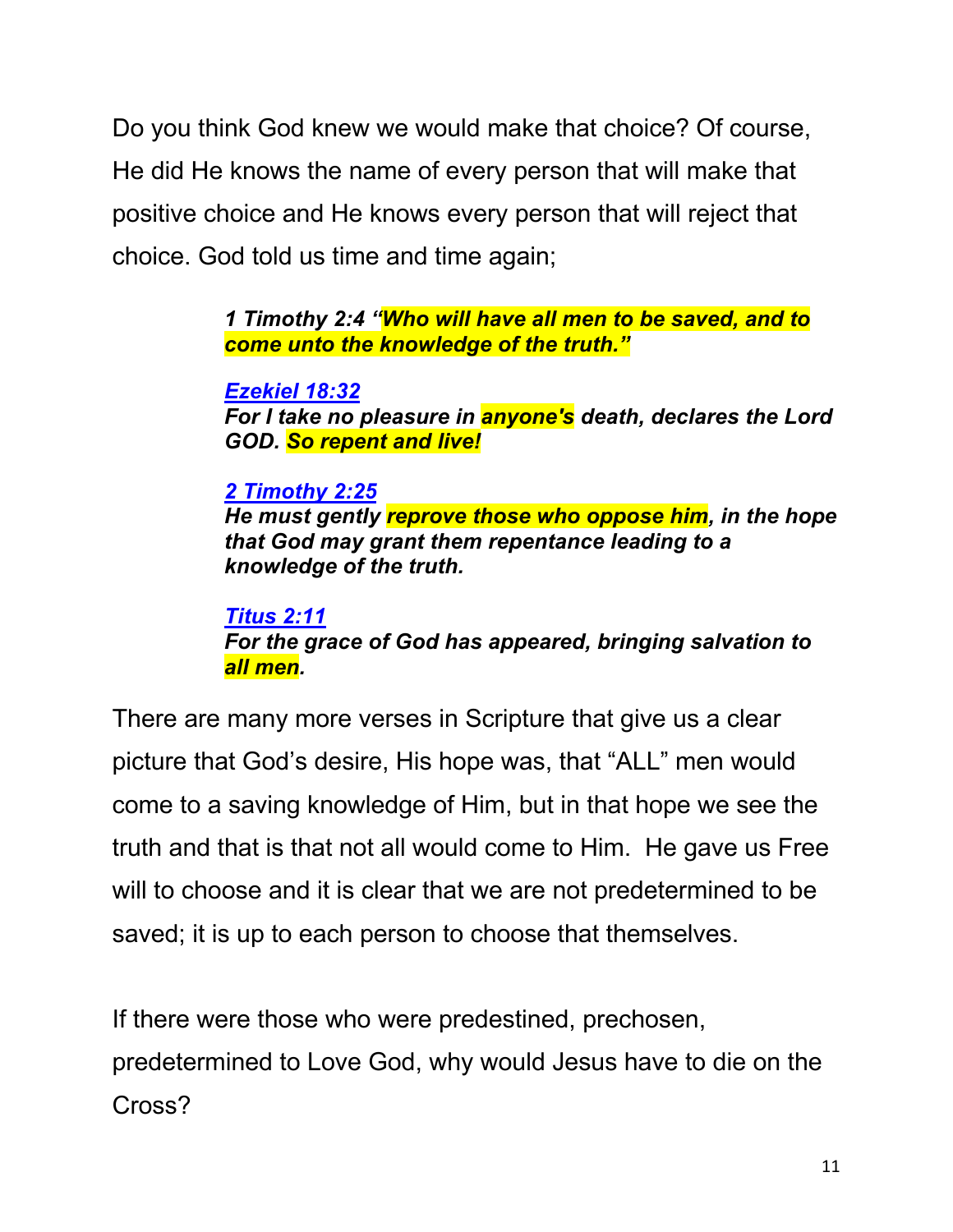## **A Living Hope**

#### **3Blessed** *be* **the God and Father of our Lord Jesus Christ, which according to his abundant mercy hath begotten us again unto a lively hope by the resurrection of Jesus Christ from the dead,**

The point here is that it is through God's Mercy; that we have hope and that hope is pinned on the Resurrection of Jesus from the dead. If we were simply told that we would be resurrected from the dead and there was no actual evidence or anyone that experienced that resurrection; it would be hard to believe.

We are frail and God knew that we needed to see that He had the power to raise up His Son from the Dead so that there would be no doubt that He had the Power to do so. It had to be coupled with the payment of sin and that was the death of the perfect Lamb, Jesus. Once the payment for sin was made then God's Power was reverified within the law that He had the Power over death. His power over death had to be reverified because God Himself said;

#### *Romans 6:23 For the wages of sin is death; but the gift of God is eternal life through Jesus Christ our Lord.*

We could go back to the Old Testament/Covenant and find this to be absolutely true in the Law. Unrepentant sin would receive death, eternal separation from God.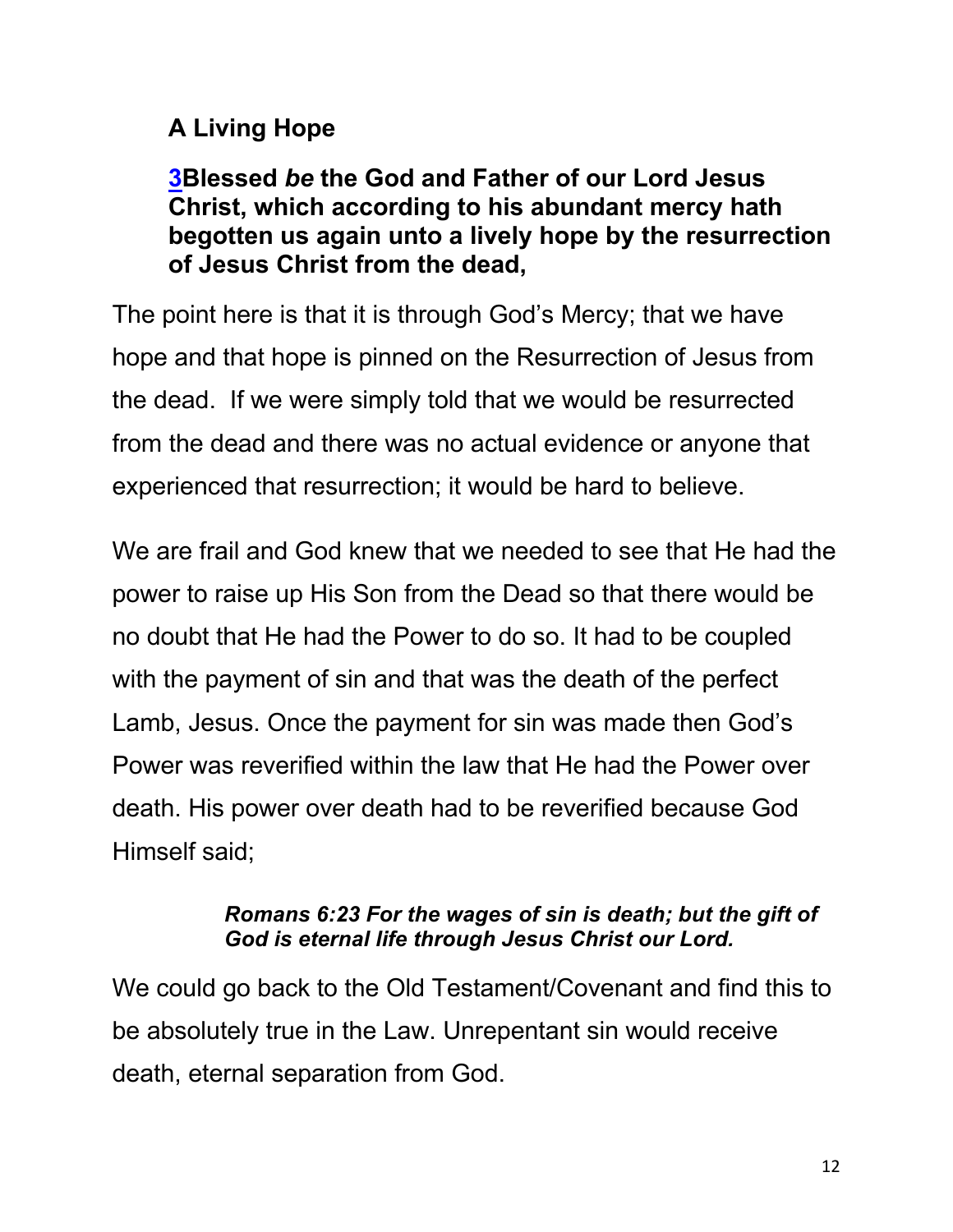God did not have to exercise that power over death; but because of His Love for mankind and the Mercy and Grace that He has in abundance He extended that Mercy to us to follow in His Son's foot steps to raise up from the grave to eternal life.

## **4To an inheritance incorruptible, and undefiled, and that fadeth not away, reserved in heaven for you, 5Who are kept by the power of God through faith unto salvation ready to be revealed in the last time.**

This Faith that binds all of these promises together is a gift from God. We as humans do not have the capacity to have Faith; it had to be given to us by God as part of His Grace and Mercy.

#### *Ephesians 2:8 For by grace are ye saved through faith; and that not of yourselves: it is the gift of God:*

The verse in Ephesians clearly says that this **Faith is not of yourselves; it is THE gift of God.**

## **6Wherein ye greatly rejoice, though now for a season, if need be, ye are in heaviness through manifold temptations:**

If we can keep our eyes on Jesus and walk each day in His Righteousness then we rejoice greatly, and these days are only for a short time; really a blip in the timeline of eternity. But to us each day is a struggle to walk in Righteousness.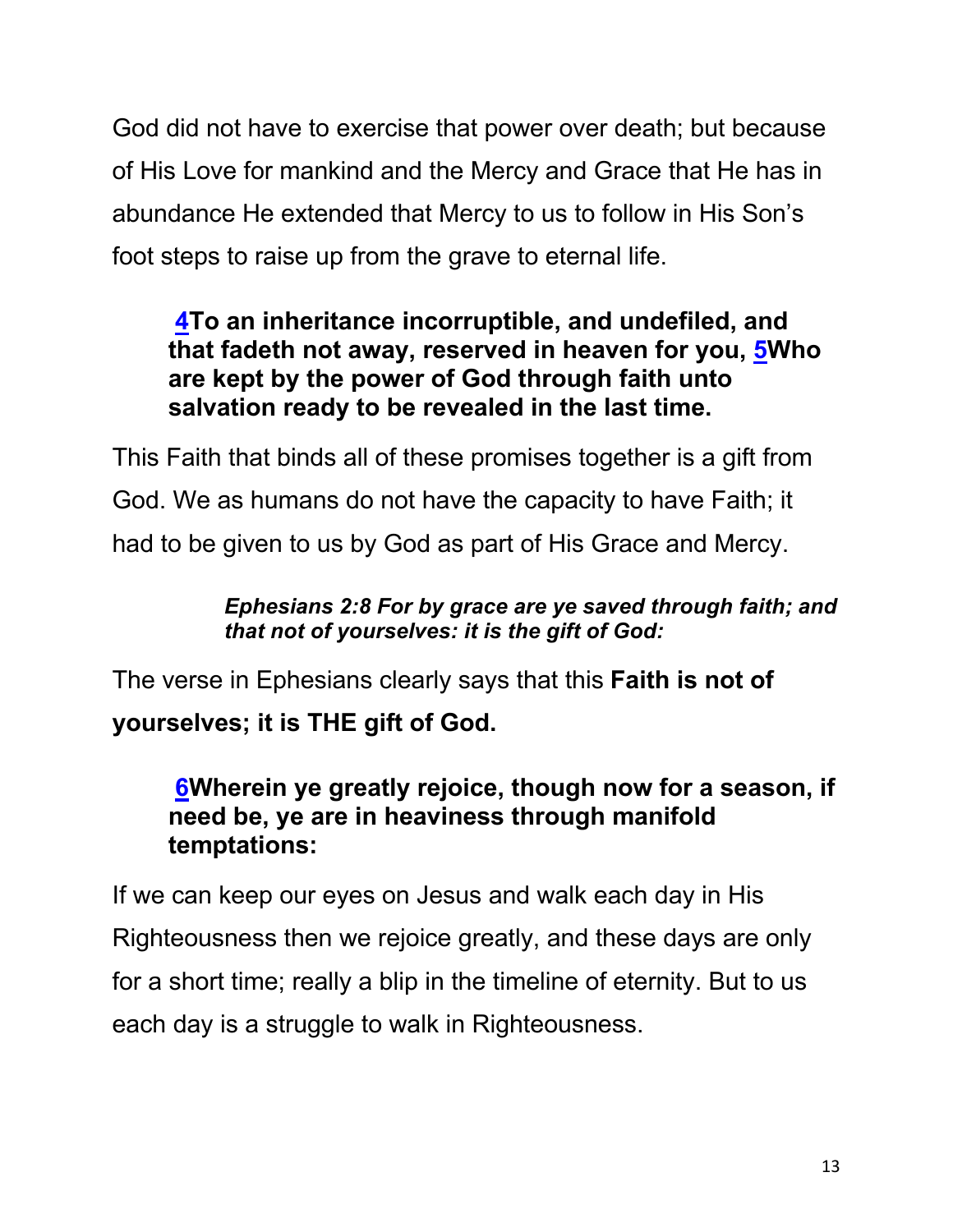God recognizes that there is immense pressure on humans to sin. And as we can see this pressure is increasing year by year to the point where children today hardly have a chance at finding the truth.

It is our nature passed on from Adam and Eve; it is part of our DNA make up. When Satan caused man to sin, it changes I believe down to the molecular level of humankind, reaching into the DNA of man that it would be passed on from generation to generation. God is aware of our personal individual struggles with sin every day. Satan has not given up; his intent is to cause us to sin out of hate and spite for God. To recant our belief in Jesus Christ by our actions and then by our words. God tells us the formula to perceiver;

> *James 4: 4Ye adulterers and adulteresses, know ye not that the friendship of the world is enmity with God? whosoever therefore will be a friend of the world is the enemy of God. 5Do ye think that the scripture saith in vain, The spirit that dwelleth in us lusteth to envy? 6But he giveth more grace. Wherefore he saith, God resisteth the proud, but giveth grace unto the humble.*

> *7Submit yourselves therefore to God. Resist the devil, and he will flee from you. 8Draw nigh to God, and he will draw nigh to you. Cleanse your hands, ye sinners; and purify your hearts, ye double minded. 9Be afflicted, and mourn, and weep: let your laughter be turned to mourning, and your joy to heaviness. 10Humble yourselves in the sight of the Lord, and he shall lift you up.*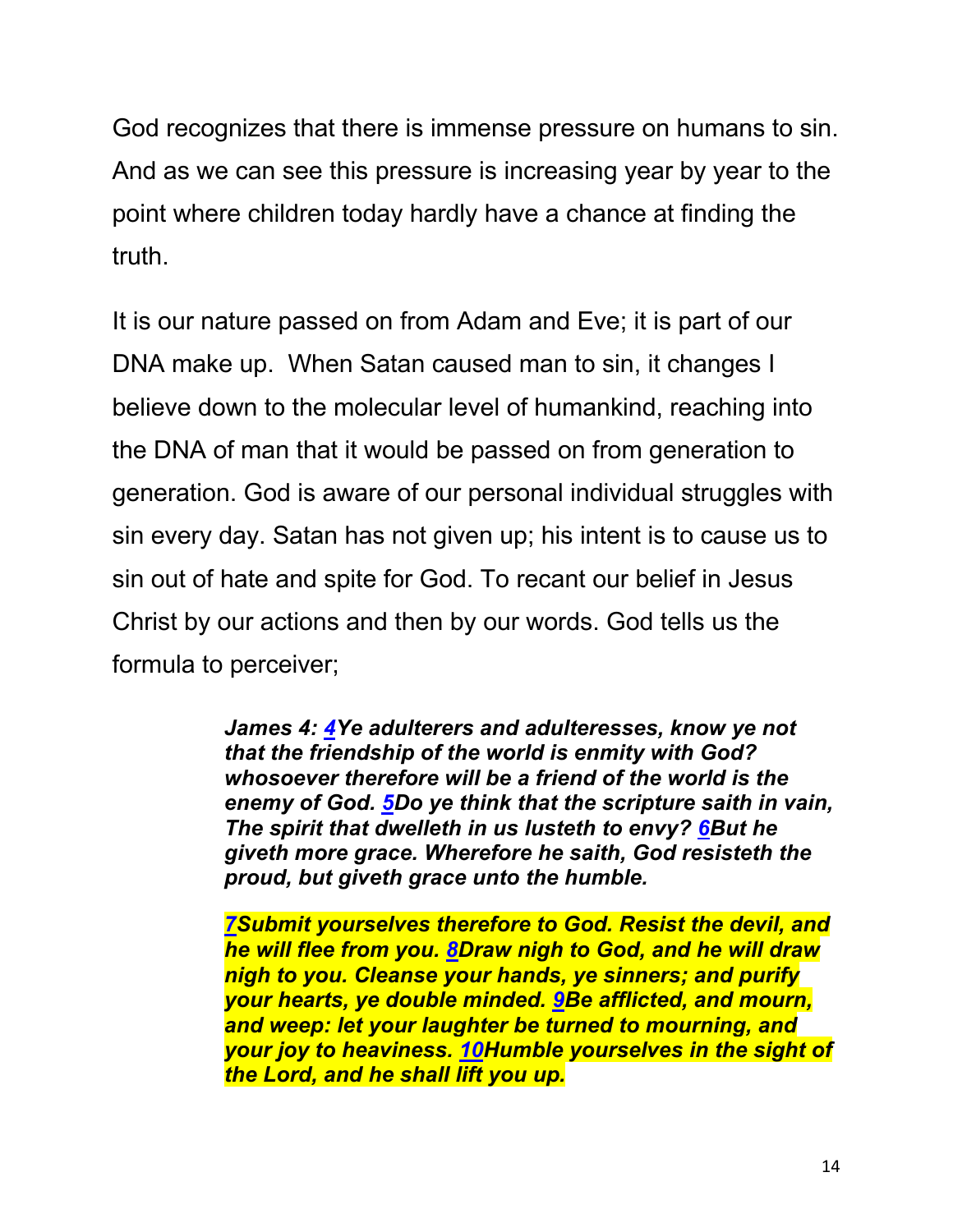*11Speak not evil one of another, brethren. He that speaketh evil of his brother, and judgeth his brother, speaketh evil of the law, and judgeth the law: but if thou judge the law, thou art not a doer of the law, but a judge. 12There is one lawgiver, who is able to save and to destroy: who art thou that judgest another?*

When we violate this principal of God, of gossiping and other evil deeds, we are opening ourselves up to an attack by Satan. We are willingly walking out from under the umbrella of protection God has given us. We are "RESIST" physically, mentally and spiritually the devil. If we do that God promises that Satan will flee from us. But we can't resist if we are engaging in self destructive sin that God listed above.

## **7That the trial of your faith, being much more precious than of gold that perisheth, though it be tried with fire, might be found unto praise and honour and glory at the appearing of Jesus Christ:**

**Q.** Why do we desire to walk in righteousness?

God describes this Faith that He gave us as more precious that gold that "**perisheth**". Fire does not destroy gold, it purifies it, when gold is exposed to intense heat the dross, pools and falls away from the purest of the gold. The Gold God speaks of is our Faith; it is Faith that will be tested by fire and comes forth as pure Faith that Honors and Glorifies God at the appearance of His Son Jesus Christ.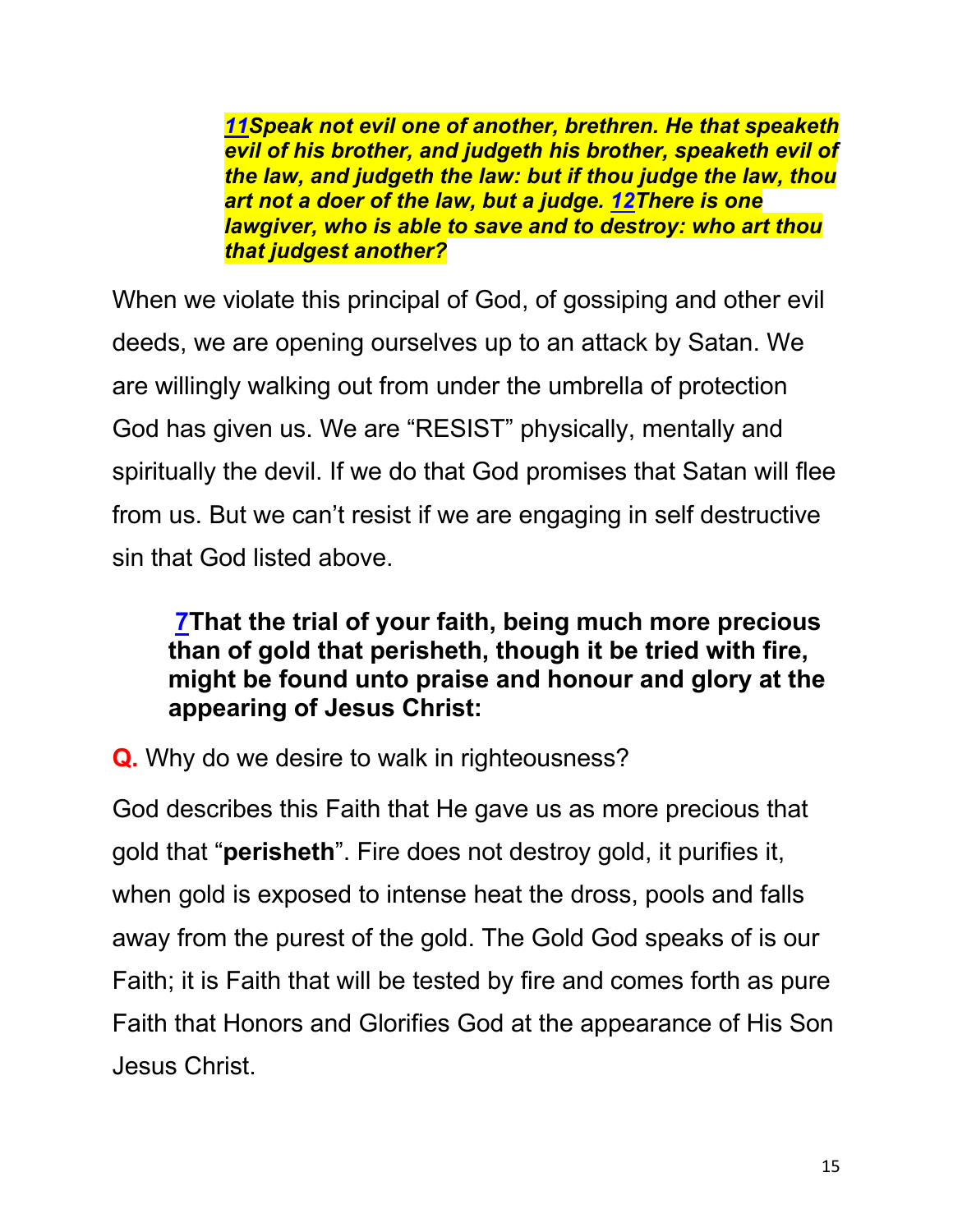**8Whom having not seen, ye love; in whom, though now ye see** *him* **not, yet believing, ye rejoice with joy unspeakable and full of glory: 9Receiving the end of your faith,** *even* **the salvation of** *your* **souls.**

God declares that "having not seen ye love". That is all believes since Jesus resurrection and ascension into heaven. God had declared that those who believe without seeing are in an incredible category.

#### *John 20:29 Jesus saith unto him, Thomas, because thou hast seen me, thou hast believed: blessed are they that have not seen, and yet have believed.*

This is no small matter; it is one thing to see something and after seeing it, believing in it. However, to believe without seeing, taking the word of someone that has seen it, as in the disciples seeing; Jesus in the flesh, seeing Him perform miracles, raising the dead, healing the sick and then dying on the cross and raising up from the dead Himself; these are things we consider as fact, without contestation; we Believe, we have Faith. It is this Faith that when tested will not fail us; it brings Glory and Honor to God.

The Centurion the first gentile believer;

*Matthew 8: 5And when Jesus was entered into Capernaum, there came unto him a centurion, beseeching him, 6And saying, Lord, my servant lieth at home sick of the palsy, grievously tormented. 7And Jesus saith unto him, I will come and heal him. 8The centurion answered and said, Lord, I am not worthy that thou shouldest come under my*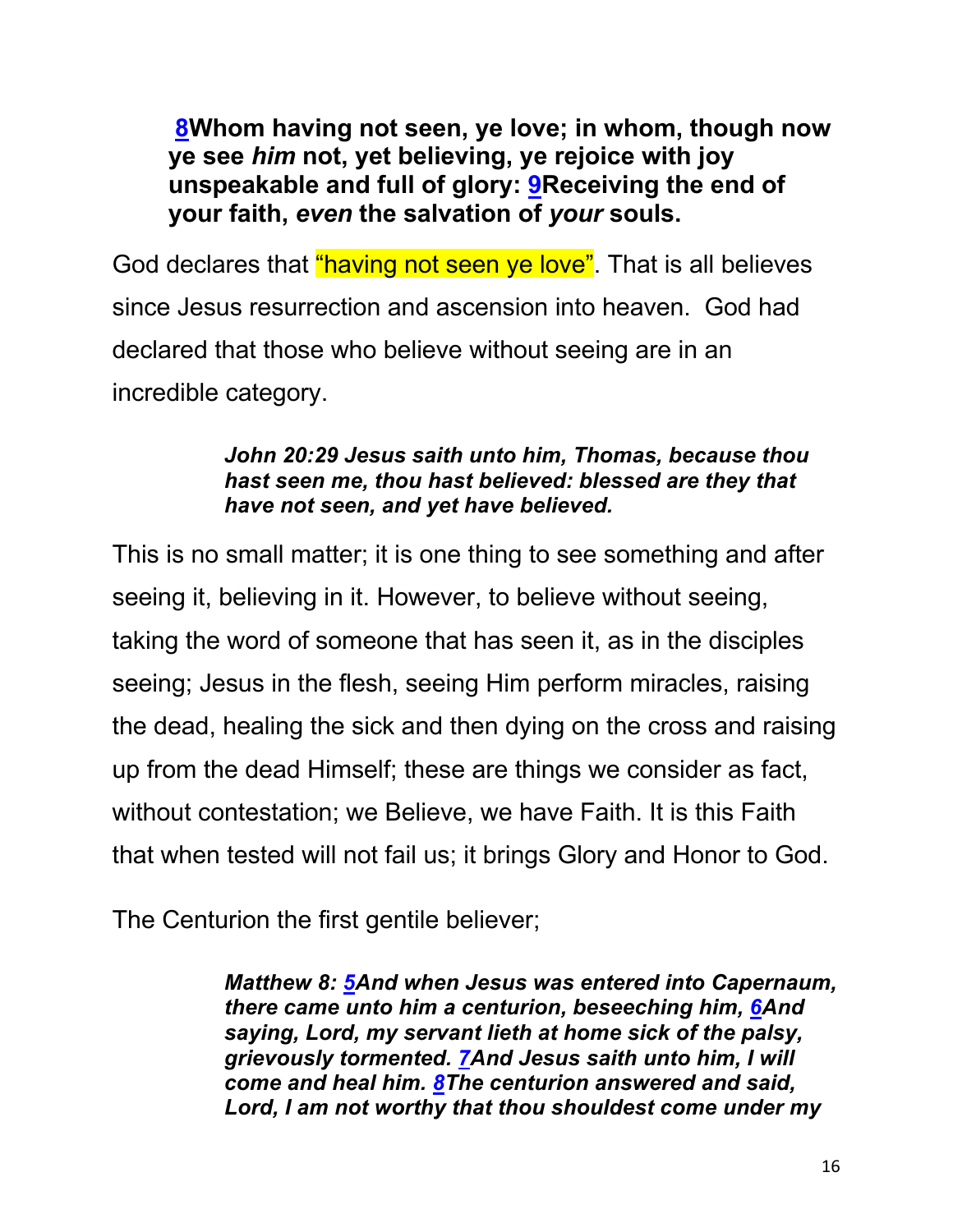*roof: but speak the word only, and my servant shall be healed. 9For I am a man under authority, having soldiers under me: and I say to this man, Go, and he goeth; and to another, Come, and he cometh; and to my servant, Do this, and he doeth it. 10When Jesus heard it, he marvelled, and said to them that followed, Verily I say unto you, I have not found so great faith, no, not in Israel. 11And I say unto you, That many shall come from the east and west, and shall sit down with Abraham, and Isaac, and Jacob, in the kingdom of heaven. 12But the children of the kingdom shall be cast out into outer darkness: there shall be weeping and gnashing of teeth. 13And Jesus said unto the centurion, Go thy way; and as thou hast believed, so be it done unto thee. And his servant was healed in the selfsame hour.*

We walk in Joy, due to our knowledge of the Truth. The Truth is Jesus Christ and He Risen. That is the Truth and that Truth fills us with unspeakable joy, to the knowledge that we are saved by the Blood of the Lamb. Our Faith demands of us to believe without doubting that we are Saved, not to boast but do fall to our knees and worship the God of Creation and His Son who died for us that we might say the words "I am saved".

# **October 11, 2020**

#### **10Of which salvation the prophets have inquired and searched diligently, who prophesied of the grace** *that should come* **unto you:**

The prophets were tested and most often killed by evil kings and evil priests all the time Satan was at work behind the scenes doing whatever he could to bring about this hatred of God. Yet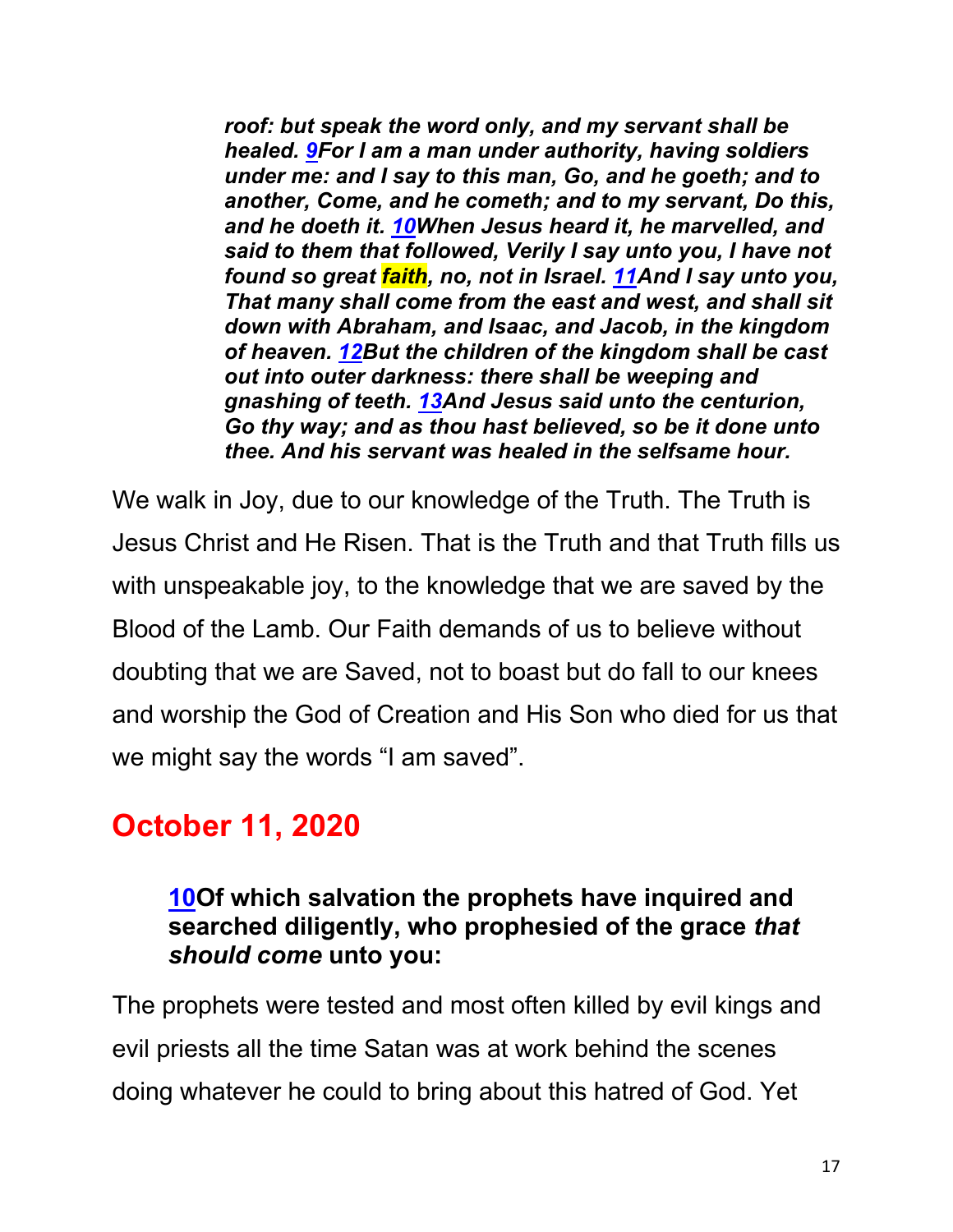they did not waiver from their appointed tasks. They were told of a Grace that would come in years far from their own. Of a Grace that would save the world; they themselves would not get to see it as humans but as regenerated souls waiting in Paradise. The very Grace that would descend to the earth and raise from the Dead to the Glory of God, His One and Only Son Jesus Christ. These prophets desperately wanted to see this amazing Grace and they searched diligently for understanding from God.

## **11Searching what, or what manner of time the Spirit of Christ which was in them did signify, when it testified beforehand the sufferings of Christ, and the glory that should follow.**

These amazing prophets were empowered by the Holy Spirit the Spirit of the Living Christ. That Spirit within them testified of what the Messiah would endure, of what He would accomplish.

**12Unto whom it was revealed, that not unto themselves, but unto us they did minister the things, which are now reported unto you by them that have preached the gospel unto you with the Holy Ghost sent down from heaven; which things the angels desire to look into.**

Prophets carried messages from God to mankind; first to Israel and then to the gentiles that a Redeemer was coming. A Redeemer that fulfilled the Law. The Law which none could keep, but all fell short of the Glory of God. A Redeemer that was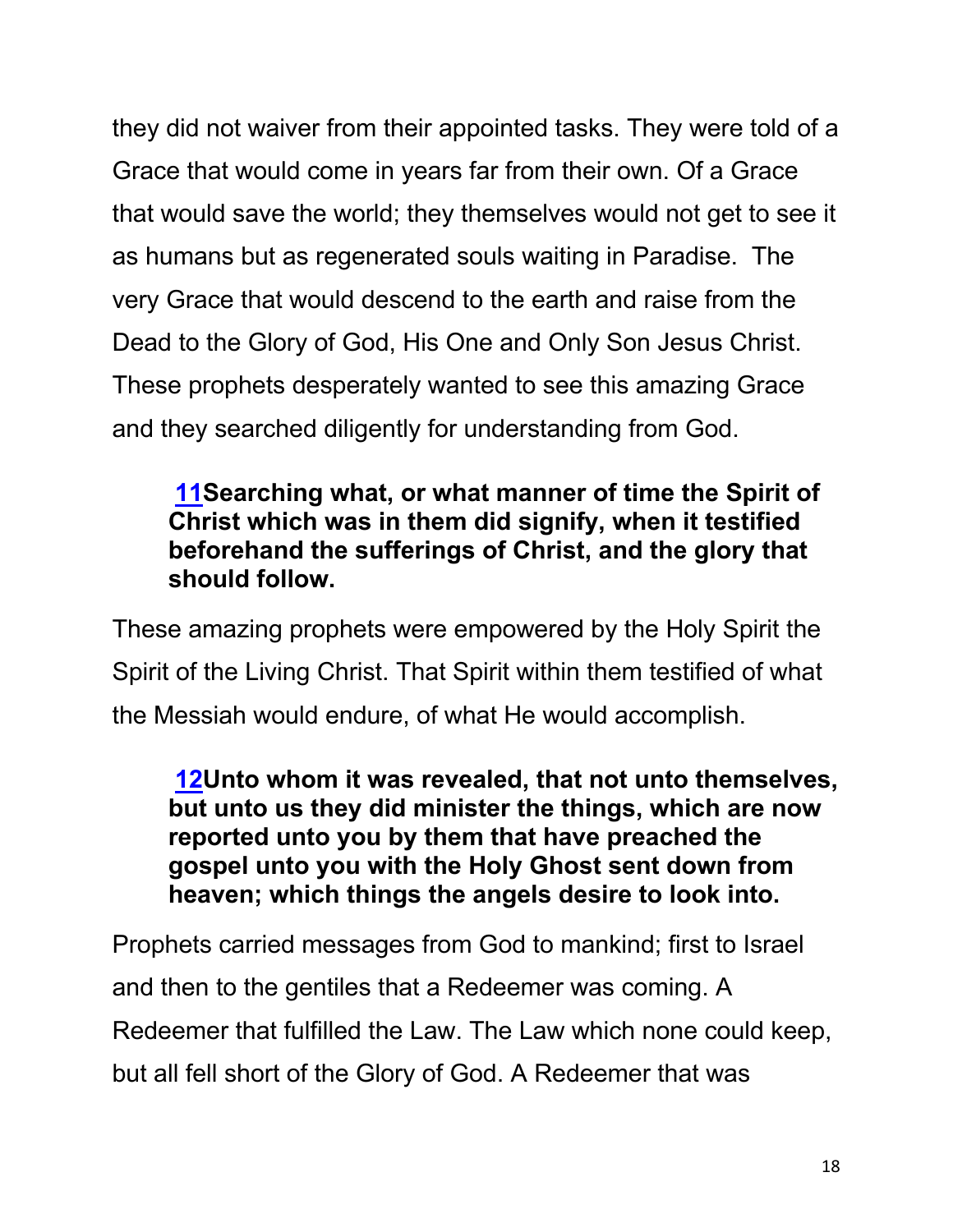described in all of the Temple aspects; but hidden behind the veil, until the day that God determined that He would reveal what man and especially the Prophets had sought for several thousand years.

These messages had such hidden Truths that the Angels longed to look at it. The Angels were amazed at the Love God showed mankind. Mankind created a little lower than the Angels but Loved by God with a Love that astounded the Angels.

No provision was made by God to save fallen Angels, but here they could all see the provision of God subjecting His Only Son to the hands of man to be beaten and killed on a cross for the purest and simplest of reasons; that God loved mankind and would sacrifice His most precious possession to save them. The Angels are to this day in awe of this Love that God possesses and shines on man.

## **A Call to Be Holy**

**(Hebrews 12:14-17)**

**13Wherefore gird up the loins of your mind, be sober, and hope to the end for the grace that is to be brought unto you at the revelation of Jesus Christ;**

It is a frightful thing to have God tell you to "gird up your loins", in today's vernacular it would be similar to "put on your big boy or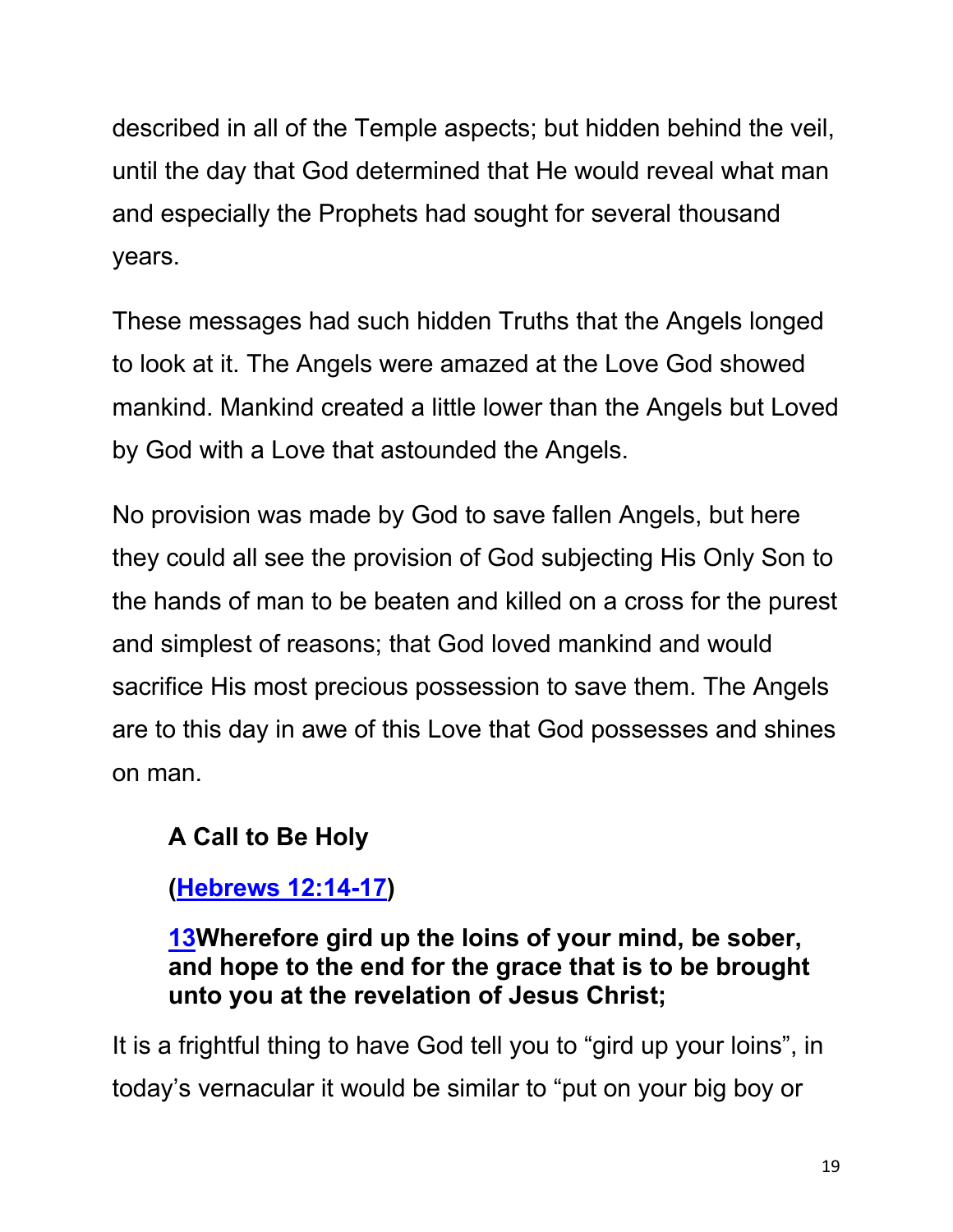big girl pants". In other words, to set aside childish ideals and childish ways and act like an adult; searching with diligence and determination the Truth about God. There are many people that attend church on a regular basis and don't touch their Bibles the rest of the week. They do not seek out God, they do not seek out what He wants of them. They do not grow from head knowledge to heart knowledge. It is only through this dedicated adult approach to learning in our hearts the Truth of Jesus that really changes the way we walk out our lives.

## **14As obedient children, not fashioning yourselves according to the former lusts in your ignorance:**

In a way we are to be as children; but only in our innocent belief, abandoning our former lives filled with the lust of many things out of ignorance.

> *Matthew 18: 1At the same time came the disciples unto Jesus, saying, Who is the greatest in the kingdom of heaven? 2And Jesus called a little child unto him, and set him in the midst of them, 3And said, Verily I say unto you, Except ye be converted, and become as little children, ye shall not enter into the kingdom of heaven. 4Whosoever therefore shall humble himself as this little child, the same is greatest in the kingdom of heaven.*

So, the issue Jesus points out is; being humble as a child and believing without questioning as a child.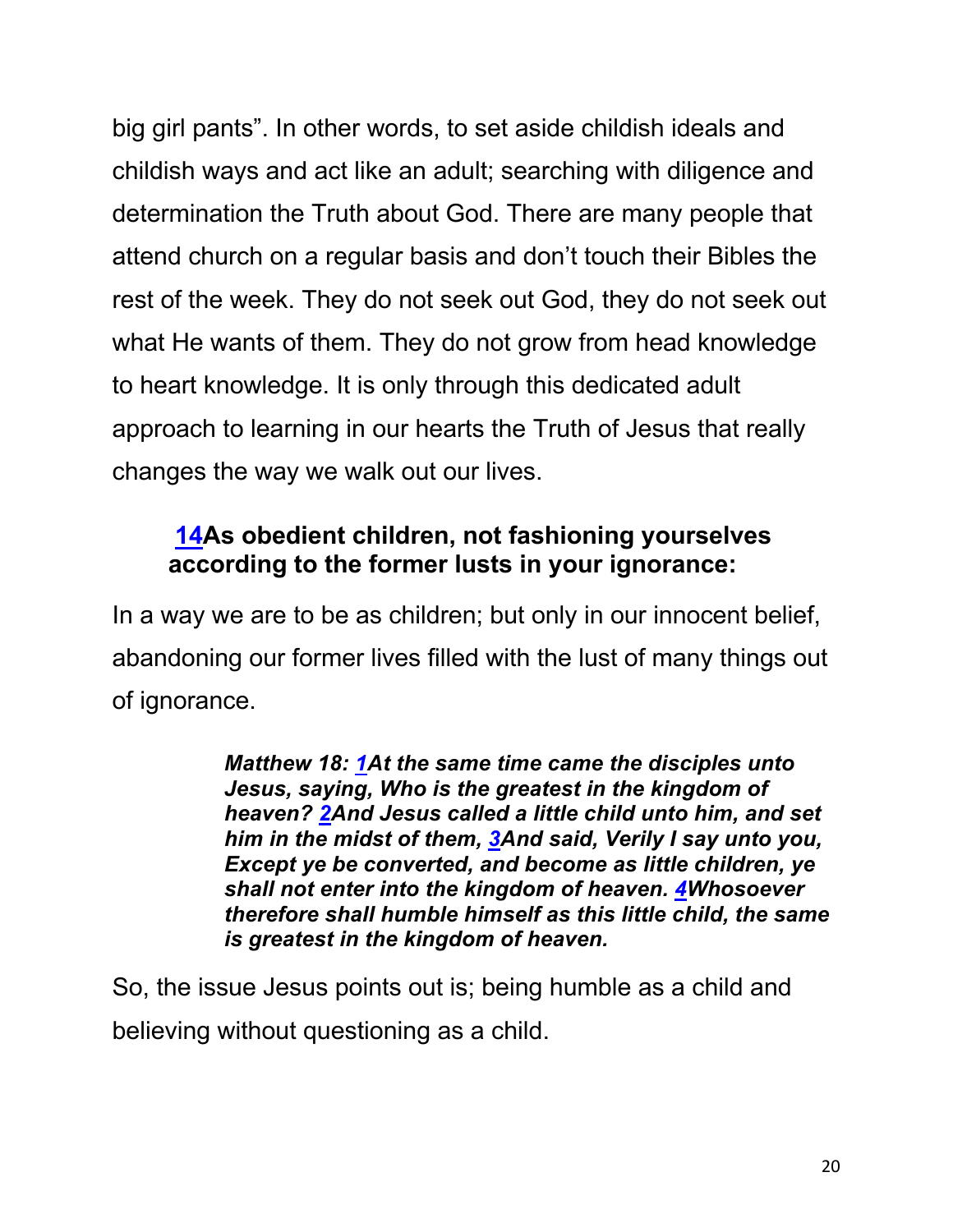## **15But as he which hath called you is holy, so be ye holy in all manner of conversation; 16Because it is written, Be ye holy; for I am holy.**

This should strike a never for all of us. We immediately likely think of swearing is the point here, but it goes way beyond that. We are to be holy in "all manner of conversation". Do we complain about things; is that a holy manner? Do we talk behind others backs; is that a holy manner. Do we curse; is that a holy manner. How many other things do we do with our mouths that are Unholy? Jesus told us in several different ways;

#### *John 14:15 If ye love me, keep my commandments.*

#### *Leviticus 11:44 For I am the LORD your God; consecrate yourselves therefore, and be holy, because I am holy.*

Is there any question as to how God wants us to use our mouths? If you are having problems with that, REPENT and ask God to help you. He has the power to do so.

## **17And if ye call on the Father, who without respect of persons judgeth according to every man's work, pass the time of your sojourning** *here* **in fear:**

Did God just say that we are to pass our time here in FEAR?

Yep pretty much, but FEAR of what?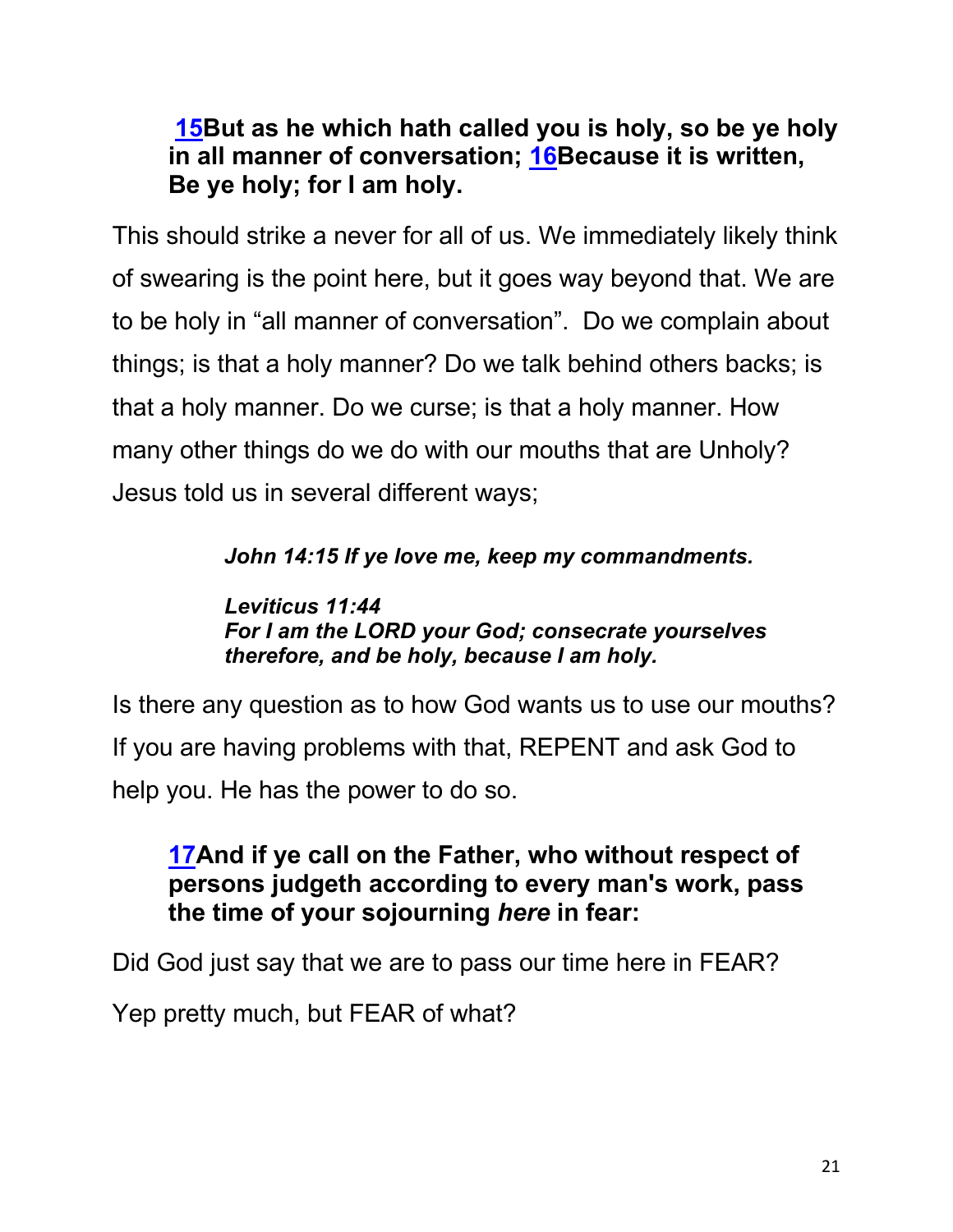*Matthew 10:28 And fear not them which kill the body, but are not able to kill the soul: but rather fear him which is able to destroy both soul and body in hell.*

*Psalm 119:120 My flesh trembleth for fear of thee; and I am afraid of thy judgments.*

As a Christian, what is God's view on our continued sin?

*Hebrews 10: 26For if we sin wilfully after that we have received the knowledge of the truth, there remaineth no more sacrifice for sins, 27But a certain fearful looking for of judgment and fiery indignation, which shall devour the adversaries. 28He that despised Moses' law died without mercy under two or three witnesses: 29Of how much sorer punishment, suppose ye, shall he be thought worthy, who hath trodden under foot the Son of God, and hath counted the blood of the covenant, wherewith he was sanctified, an unholy thing, and hath done despite unto the Spirit of grace? 30For we know him that hath said, Vengeance belongeth unto me, I will recompense, saith the Lord. And again, The Lord shall judge his people. 31It is a fearful thing to fall into the hands of the living God.*

How serious is God's view on whether or not we need to repent

and start walking in His Righteousness?

**18Forasmuch as ye know that ye were not redeemed with corruptible things,** *as* **silver and gold, from your vain conversation** *received* **by tradition from your fathers;**

How does man made religion "from your vain conversations received by tradition from you fathers;" and manmade science and history impact Jesus' Church, His Bride?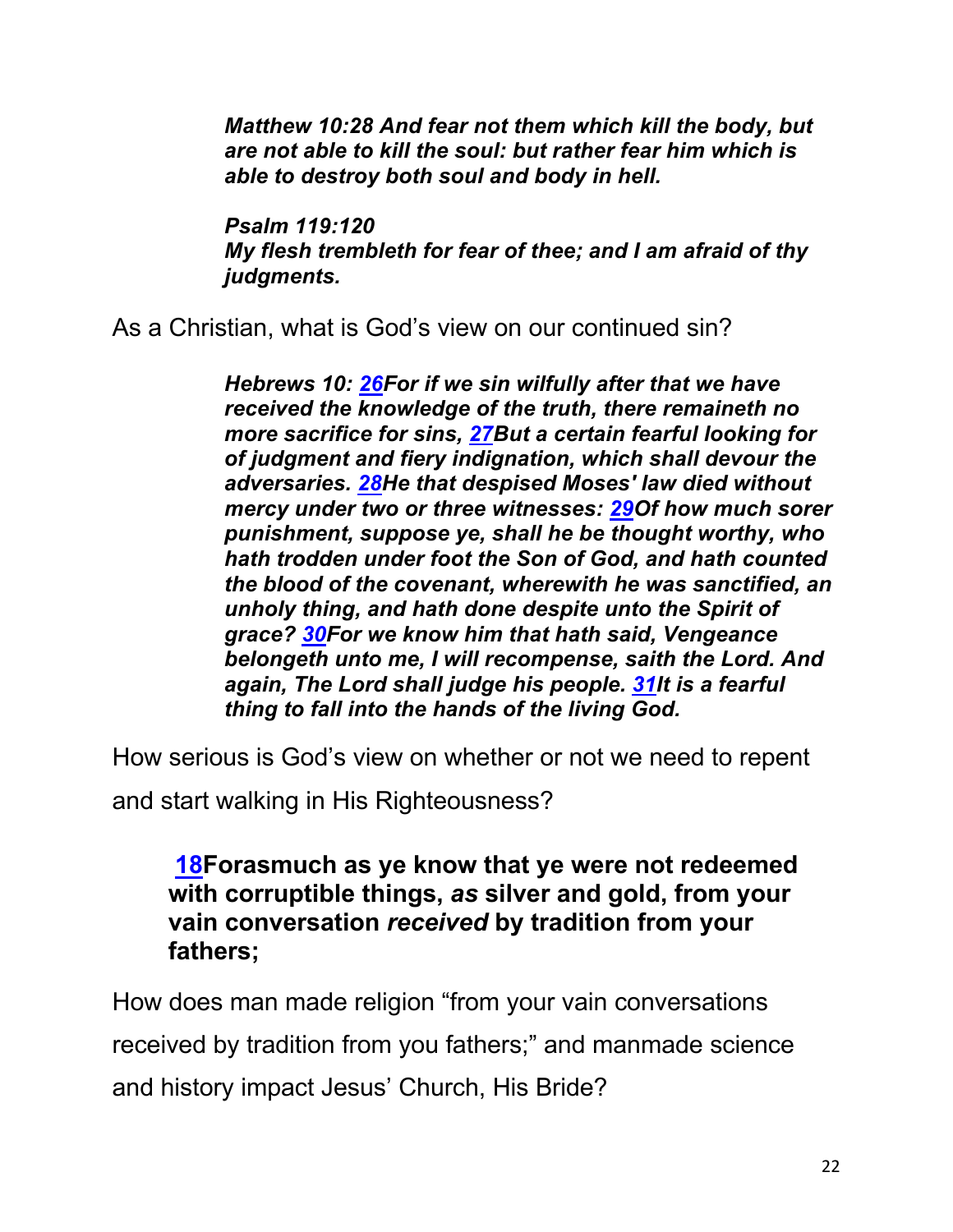*Acts 14: 8And there sat a certain man at Lystra, impotent in his feet, being a cripple from his mother's womb, who never had walked: 9The same heard Paul speak: who stedfastly beholding him, and perceiving that he had faith to be healed, 10Said with a loud voice, Stand upright on thy feet. And he leaped and walked. 11And when the people saw what Paul had done, they lifted up their voices, saying in the speech of Lycaonia, The gods are come down to us in the likeness of men. 12And they called Barnabas, Jupiter; and Paul, Mercurius, because he was the chief speaker. 13Then the priest of Jupiter, which was before their city, brought oxen and garlands unto the gates, and would have done sacrifice with the people. 14Which when the apostles, Barnabas and Paul, heard of, they rent their clothes, and ran in among the people, crying out, 15And saying, Sirs, why do ye these things? We also are men of like passions with you, and preach unto you that ye should turn from these vanities unto the living God, which made heaven, and earth, and the sea, and all things that are therein: 16Who in times past suffered all nations to walk in their own ways. 17Nevertheless he left not himself without witness, in that he did good, and gave us rain from heaven, and fruitful seasons, filling our hearts with food and gladness. 18And with these sayings scarce restrained they the people, that they had not done sacrifice unto them.*

That is just one example of a "religion" albeit Pegan that through its traditions did evil. There are many religions even some that are called "Christian" today that do evil based on traditions. Be very wary of religions that point to books and traditions other than God's Word and Commandments that rely on customs carried on for centuries; vein ideals and words.

This morning Ron Miller sent me an article;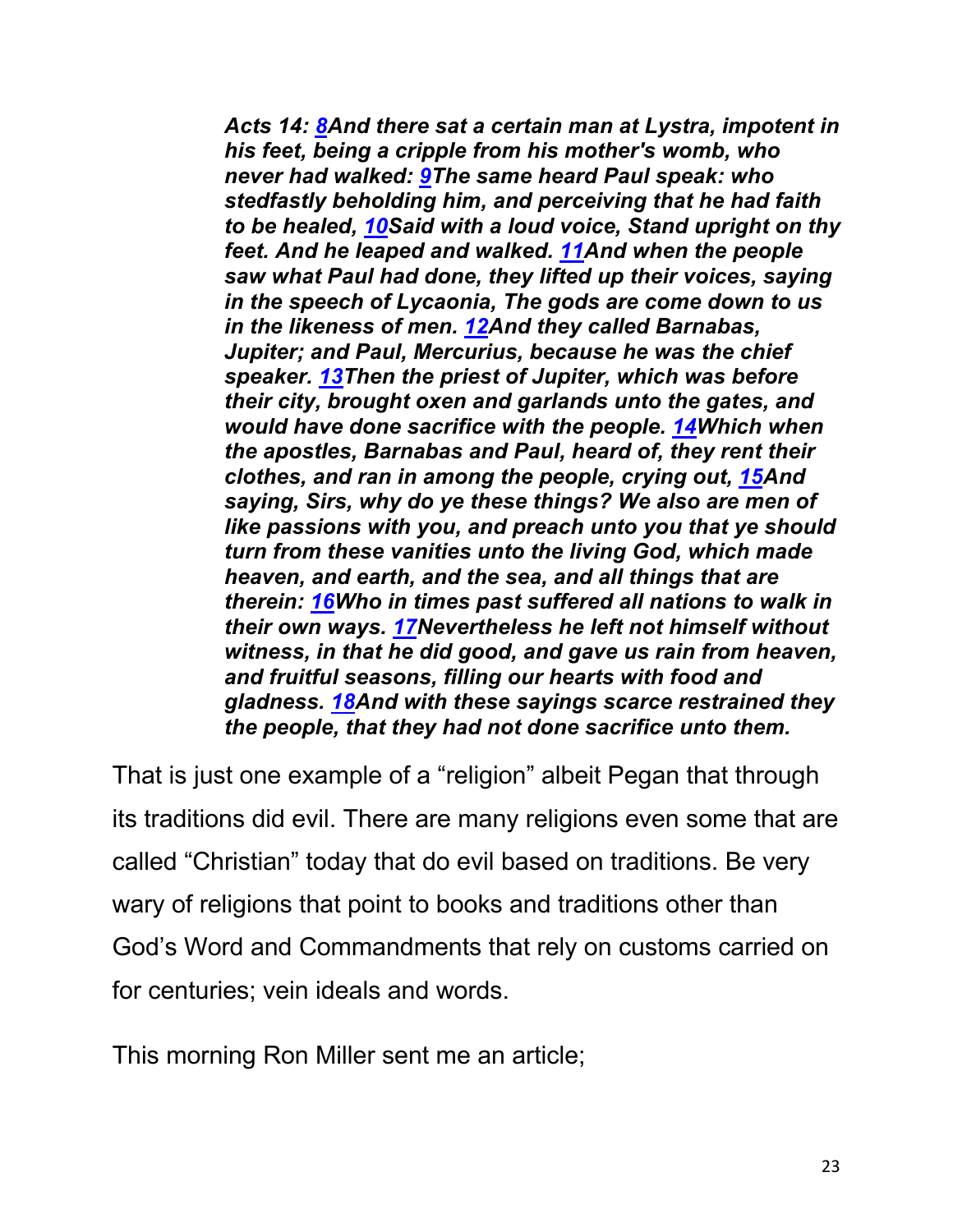*"The Cult of Covidism Has Invaded the Church By Fay Voshell*

*What should have been a purely scientific response aimed at control and cure of a disease quickly evolved into the politicalreligious cult of Covidism. Objective scientific analysis of and responses to what is the contagious pathogen COVID-19 were almost immediately suffocated by a plethora of arbitrary pseudoreligious rituals."*

*After having read the opinion piece I was curious who the author was*

"*Fay Voshell holds a M.Div. from Princeton Theological Seminary, where she was awarded the prize for excellence in systematic theology. Her thoughts have appeared as essays and quotes in many online magazines, including the Christian Post, Christianity Today, CBN, National Review, Russian Insider and American Thinker."*

I will send you all the article because I think it has a bearing on not only the world view today of the church small "c", but it has a bearing on how we as Americans can be so easily intimidated by local potentates; meaning state and county officials. As to the author, she holds a master's in divinity from Princeton Theological Seminary. As I read the article, I could not help but notice that she equated today's religious churches "c" with that of the Church that Jesus started and maintains as His Bride. In her summation she had this to say;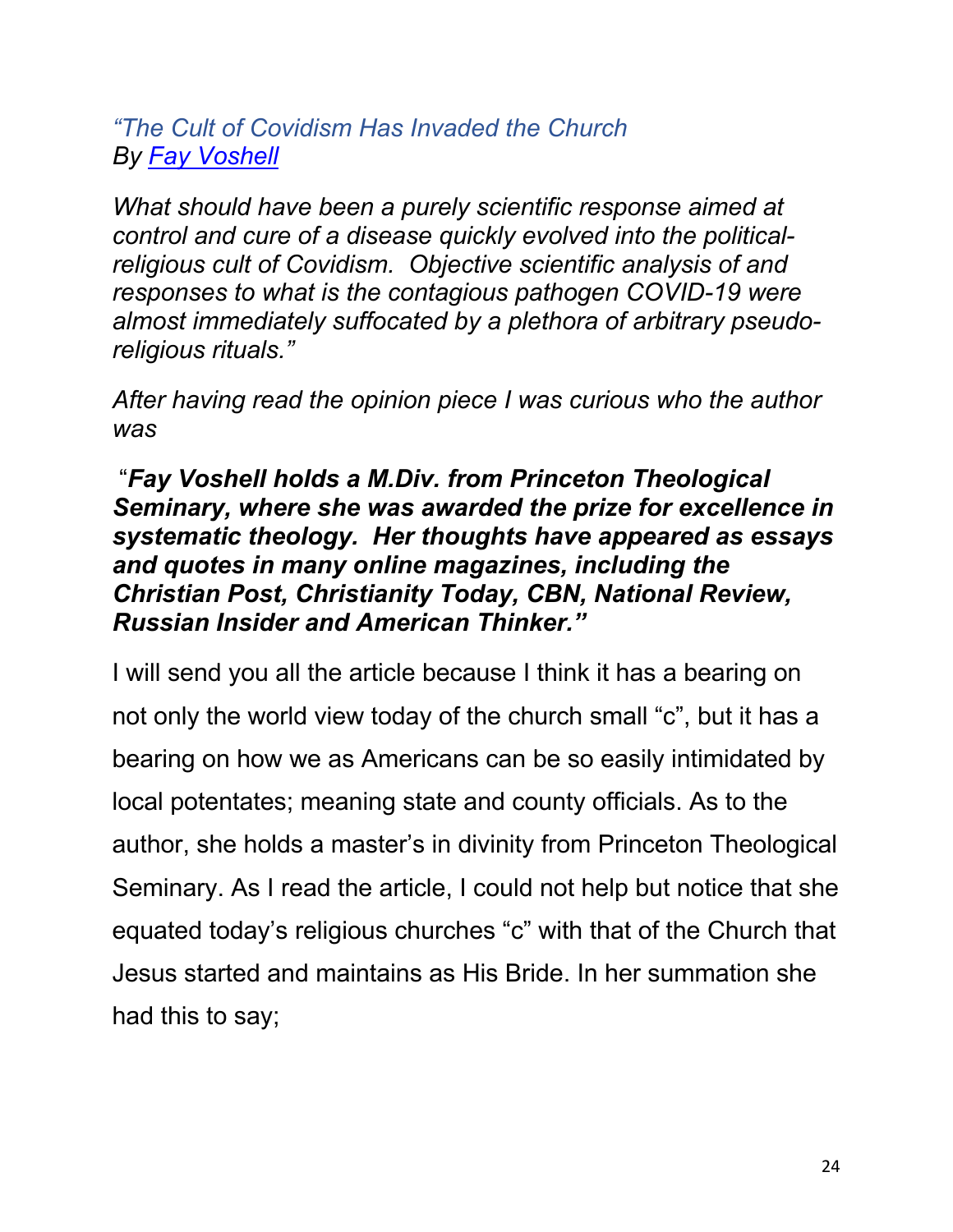*"Resistance will require spiritual renewal. The Church must defend its symbols, rituals, and sacraments. It must desert the continually hovering and vacillation it has exhibited as it waits breathlessly for the latest word of the prophets of scientism.*

*As the Church repents of its capitulation, it needs to rededicate itself to the essentials of the faith it has maintained over 2,000 years.*

*It should renew its commitments to provide for its congregations, disciple its members, provide the rituals of the sacraments, reverentially bury its dead, and console the disconsolate and the penitent — without interference from any other entity."*

I find myself in agreement with much of what she says about our willingness to simply do what we are told when it comes to walking out of Faith. Our Faith is in Jesus Christ not a doctor or a scientist or the local health board. Nowhere in the Constitution does it say that our 1<sup>st</sup> Amendment Rights are guaranteed unless a virus shows up. And if that happens then we have to surrender our rights to the local health board?

I also find myself in disagreement as to what the "Church" "C" should be worried about "rituals of sacraments, reverentially burying the dead and consoling the disconsolate and penitent".

In my opinion todays church's "c" need to abandon ritual, sacraments, pomp and circumstance and clearly tell sinners that they need to repent and believers to walk in Righteousness. And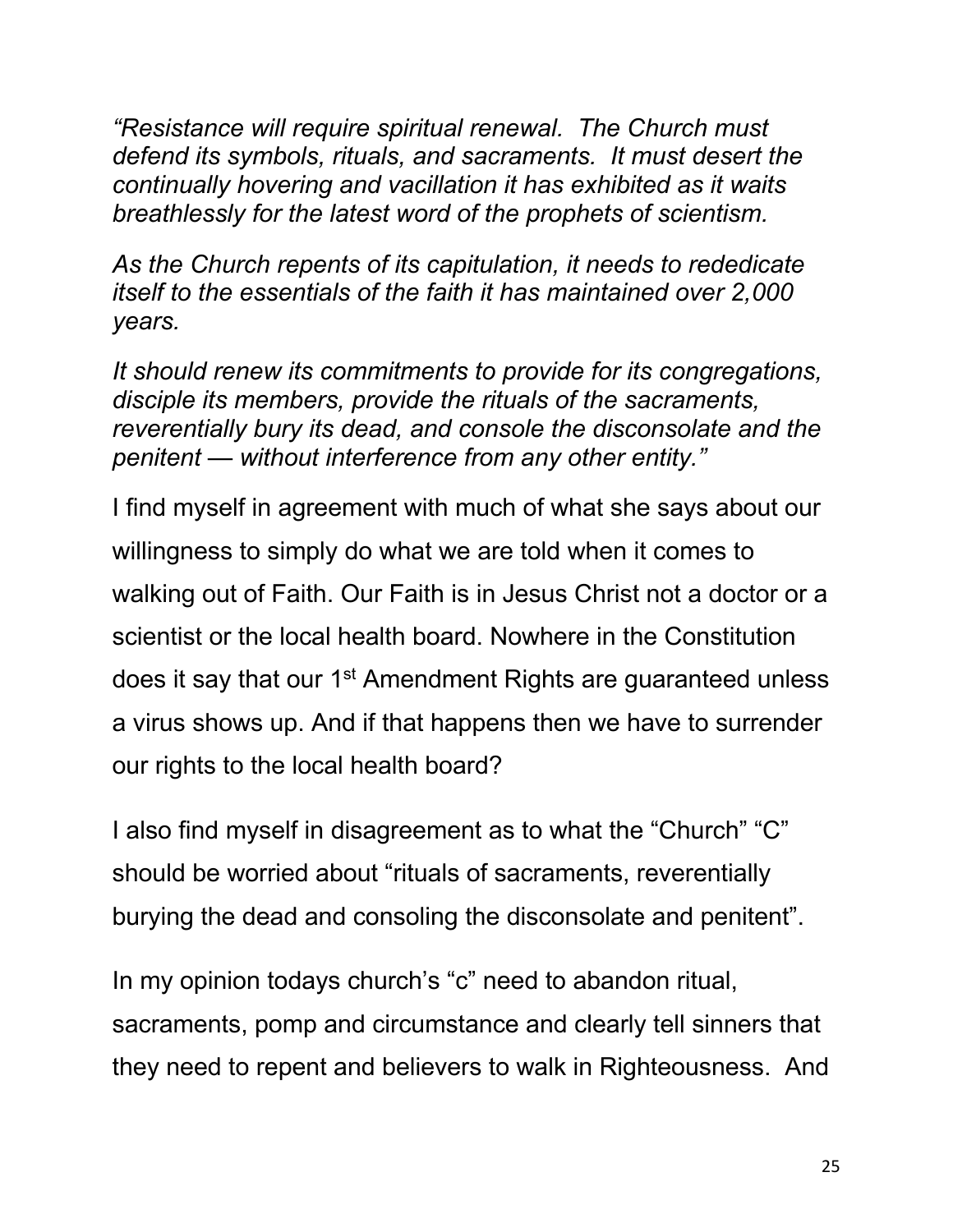as we do that, we need to show mercy and grace to all who would kneel to Jesus Christ, forsaking their lives in this world and turning from their sin seek Christ.

#### *18Forasmuch as ye know that ye were not redeemed with corruptible things, as silver and gold, from your vain conversation received by tradition from your fathers;*

As Paul and Barnabas were swept into the local religious doctrine, they had to fight to make it clear who they were and what they believed. We need to do the same today wherever we are. We need to simply obey God in humbleness and joy.

> *Romans 12: 14Bless them which persecute you: bless, and curse not. 15Rejoice with them that do rejoice, and weep with them that weep. 16Be of the same mind one toward another. Mind not high things, but condescend to men of low estate. Be not wise in your own conceits. 17Recompense to no man evil for evil. Provide things honest in the sight of all men. 18If it be possible, as much as lieth in you, live peaceably with all men. 19Dearly beloved, avenge not yourselves, but rather give place unto wrath: for it is written, Vengeance is mine; I will repay, saith the Lord. 20Therefore if thine enemy hunger, feed him; if he thirst, give him drink: for in so doing thou shalt heap coals of fire on his head. 21Be not overcome of evil, but overcome evil with good.*

Paul and Barnabas did not simply sit down and allow the local powers that be, dilute the Word of God. We should try to be at peace with all men but not at the expense of buckling to the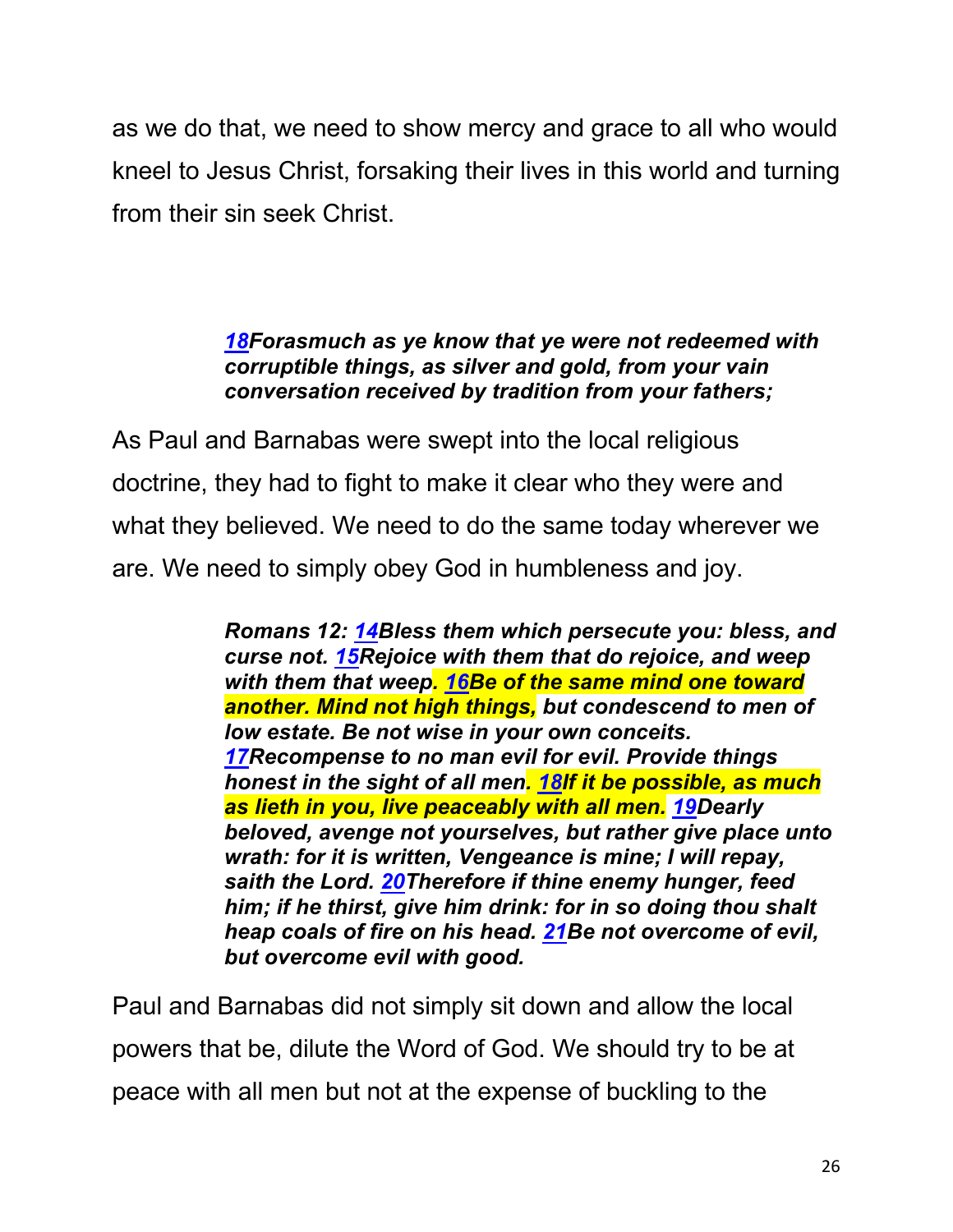whims of science and medicine or government. Either stand up and say no or stay seated and do as you are told. Paul and Barnabas chose to stand up. To stand up is not avenging yourself; it is standing for Righteousness, not our righteousness but the Righteousness of God.

> *Hebrews 10: 19Having therefore, brethren, boldness to enter into the holiest by the blood of Jesus, 20By a new and living way, which he hath consecrated for us, through the veil, that is to say, his flesh; 21And having an high priest over the house of God; 22Let us draw near with a true heart in full assurance of faith, having our hearts sprinkled from an evil conscience, and our bodies washed with pure water. 23Let us hold fast the profession of our faith without wavering; (for he is faithful that promised;) 24And let us consider one another to provoke unto love and to good works: 25Not forsaking the assembling of ourselves together, as the manner of some is; but exhorting one another: and so much the more, as ye see the day approaching.*

**19But with the precious blood of Christ, as of a lamb without blemish and without spot: 20Who verily was foreordained before the foundation of the world, but was manifest in these last times for you, 21Who by him do believe in God, that raised him up from the dead, and gave him glory; that your faith and hope might be in God.**

Those three verses are the summation of the Gospel of Christ;

the Good News.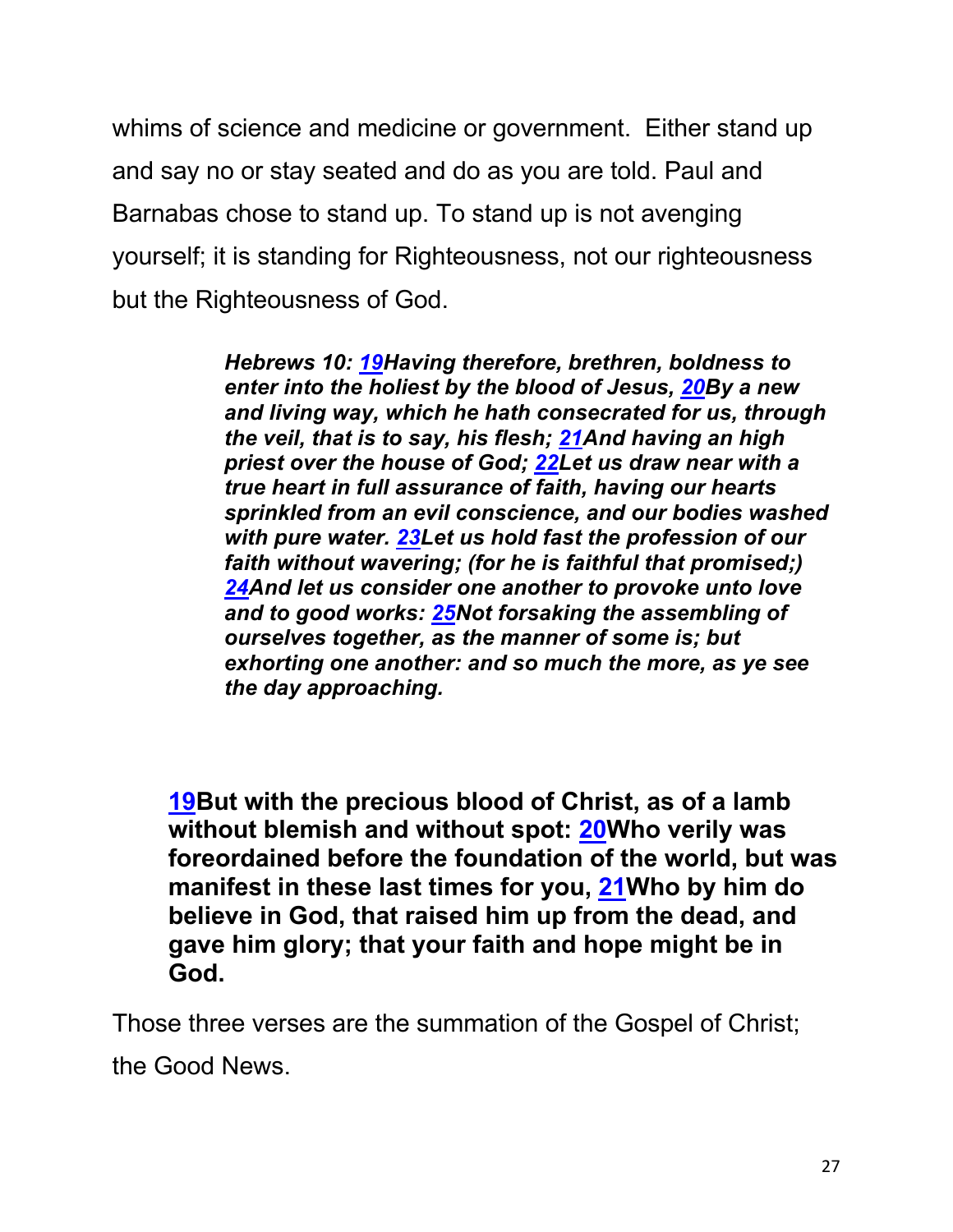**The Word of the Lord Stands Forever**

**(Isaiah 40:6-8)**

**22Seeing ye have purified your souls in obeying the truth through the Spirit unto unfeigned love of the brethren,** *see that ye* **love one another with a pure heart fervently: 23Being born again, not of corruptible seed, but of incorruptible, by the word of God, which liveth and abideth for ever.**

Christians often wonder; what does God want me to do. Here is a pretty good place to start. If we are to have "unfeigned love" of the brethren, how is it that we can speak ill of a Brother or Sister in the Lord. If we see a sister or brother sinning what are we to do; gossip about them? No, when we think that is okay, we need to refer back to verse 17. As a matter of fact, we should refer to verse 17 before we do anything for the rest of our lives.

> *17And if ye call on the Father, who without respect of persons judgeth according to every man's work, pass the time of your sojourning here in fear:*

**24For all flesh** *is* **as grass, and all the glory of man as the flower of grass. The grass withereth, and the flower thereof falleth away:**

God is depicting our life span in these verses; it is brief, and we probably won't really recognize how brief until we enter the timeline of eternity and look back at the life we lived here on